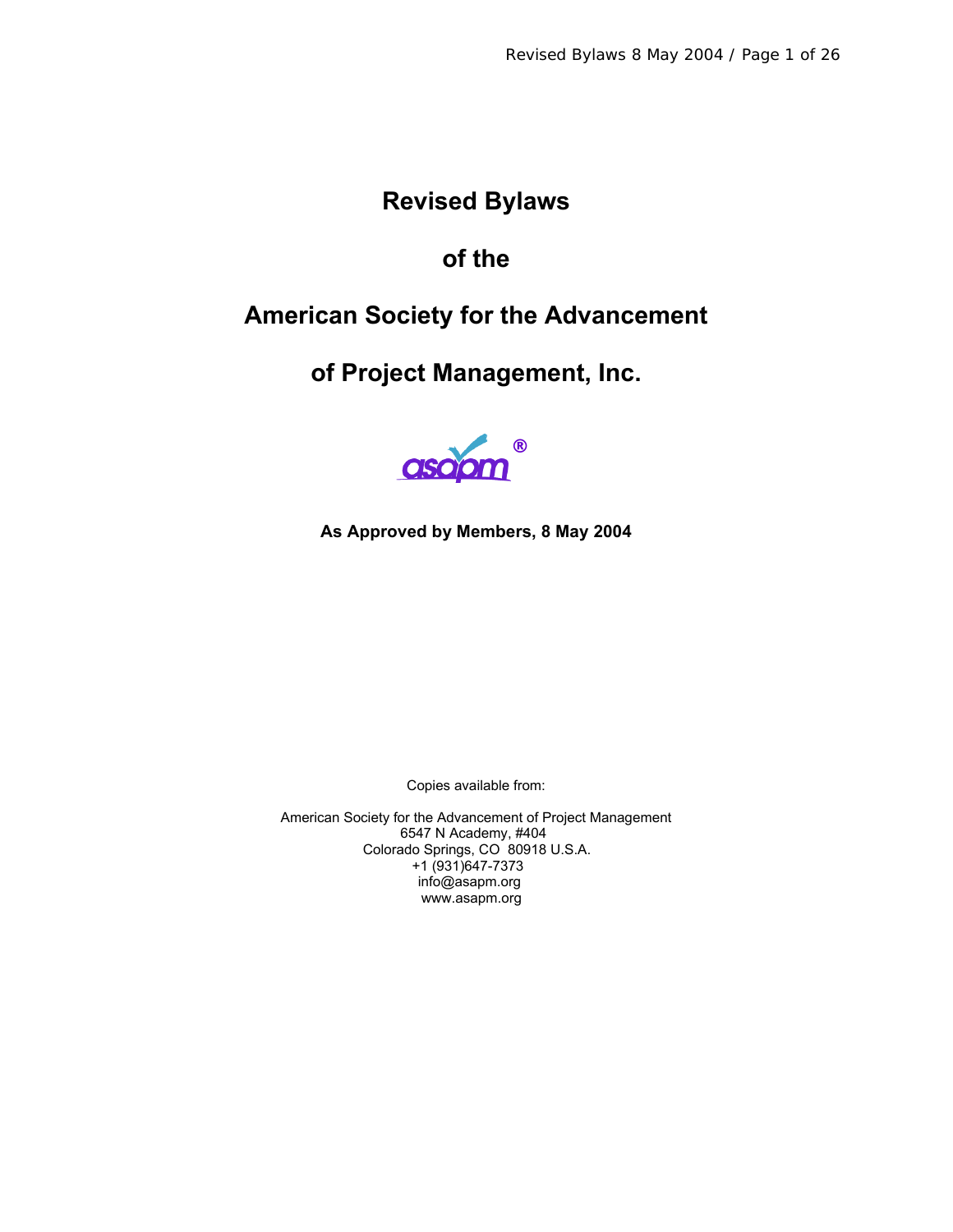### **Table of Contents**

| Section III.A - Board Composition, Powers, and Conditions of Service  10          |  |
|-----------------------------------------------------------------------------------|--|
|                                                                                   |  |
| Section III.C - Board Meetings and Transacting Society Business  12               |  |
| Section III.D - Nominating and Electing Board Members (Officers and Directors  14 |  |
|                                                                                   |  |
|                                                                                   |  |
|                                                                                   |  |
|                                                                                   |  |
|                                                                                   |  |
|                                                                                   |  |
|                                                                                   |  |
|                                                                                   |  |
|                                                                                   |  |
|                                                                                   |  |
|                                                                                   |  |
|                                                                                   |  |
|                                                                                   |  |
|                                                                                   |  |
|                                                                                   |  |
|                                                                                   |  |
|                                                                                   |  |
|                                                                                   |  |
|                                                                                   |  |
|                                                                                   |  |
|                                                                                   |  |
|                                                                                   |  |
|                                                                                   |  |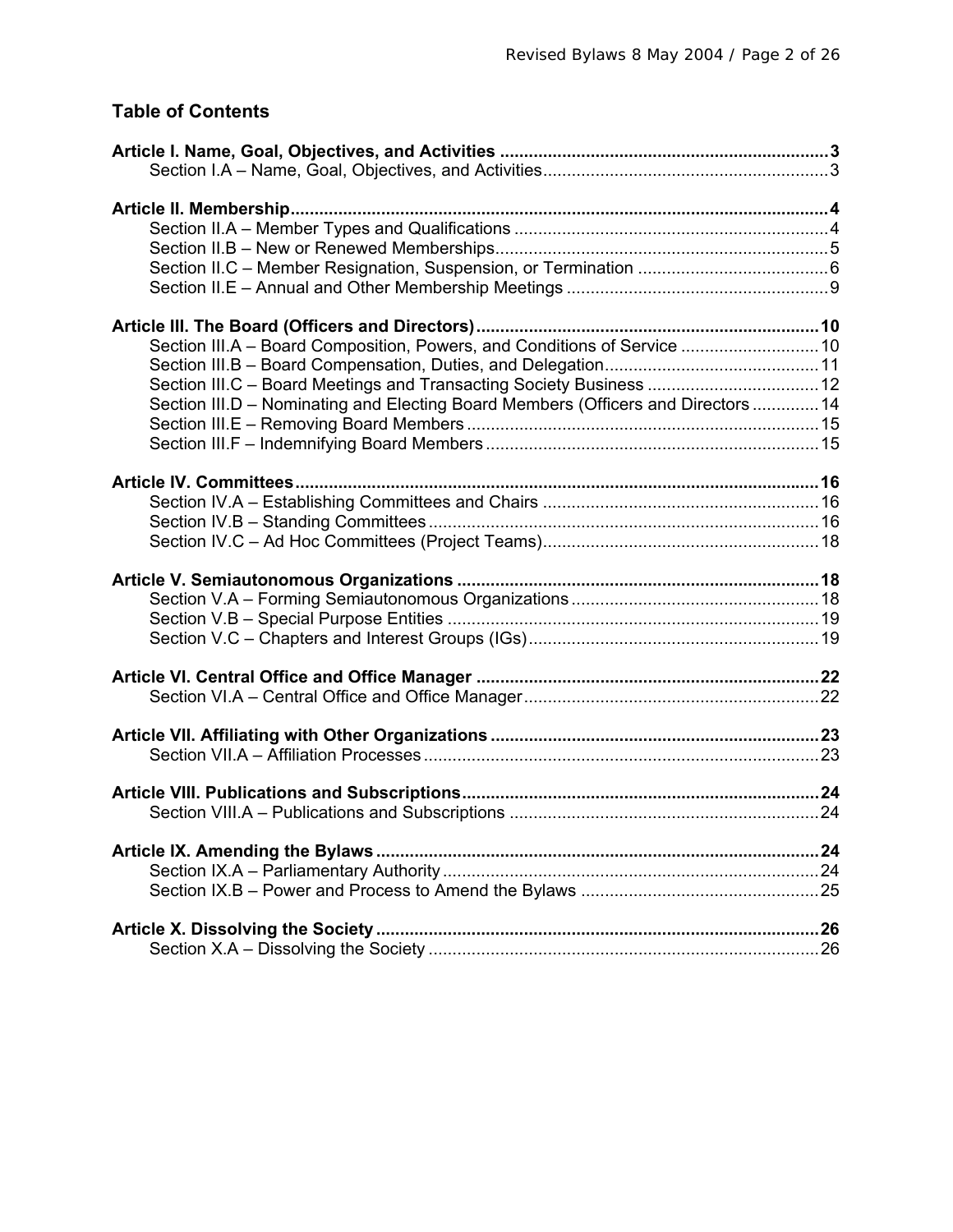#### **Article I. Name, Goal, Objectives, and Activities**

### **Section I.A – Name, Goal, Objectives, and Activities**

| 1. Name and<br><b>Abbreviation</b> | The name of the organization is the American Society for the Advancement of<br>Project Management, Inc. (hereafter referred to as the Society).<br>The official abbreviation and U.S.A. registered trademark of the Society is <i>asapm</i> . |
|------------------------------------|-----------------------------------------------------------------------------------------------------------------------------------------------------------------------------------------------------------------------------------------------|
| 2. Goal                            | The goal of the Society is to advance project management as a profession and as a<br>means of promoting human welfare.                                                                                                                        |
| 3. Objectives                      | To achieve its goal, the Society will:                                                                                                                                                                                                        |
|                                    | Provide services to members that promote advancement in the profession.<br>a.                                                                                                                                                                 |
|                                    | Promote high standards of ethics, conduct, education, and achievement by all<br>$\mathbf b$ .<br>project management practitioners.                                                                                                            |
|                                    | c. Espouse the aims, objectives, and activities of the International Project<br>Management Association (IPMA).                                                                                                                                |
| 4. Activities                      | To achieve its objectives, the Society's activities include the following:                                                                                                                                                                    |
|                                    | Building Business, Industry, and Government relationships to support their<br>a.<br>project management needs.                                                                                                                                 |
|                                    | b. Promoting methods, standards, practices, education, and ethics of project<br>management to improve productivity.                                                                                                                           |
|                                    | Promoting individual, team, and organization qualifications to perform project<br>$c_{\cdot}$<br>management.                                                                                                                                  |
|                                    | Promoting research into project management to improve the understanding and<br>d.<br>practice of the profession.                                                                                                                              |
|                                    | Disseminating information and promoting the free interchange of information to<br>e.<br>advance the profession.                                                                                                                               |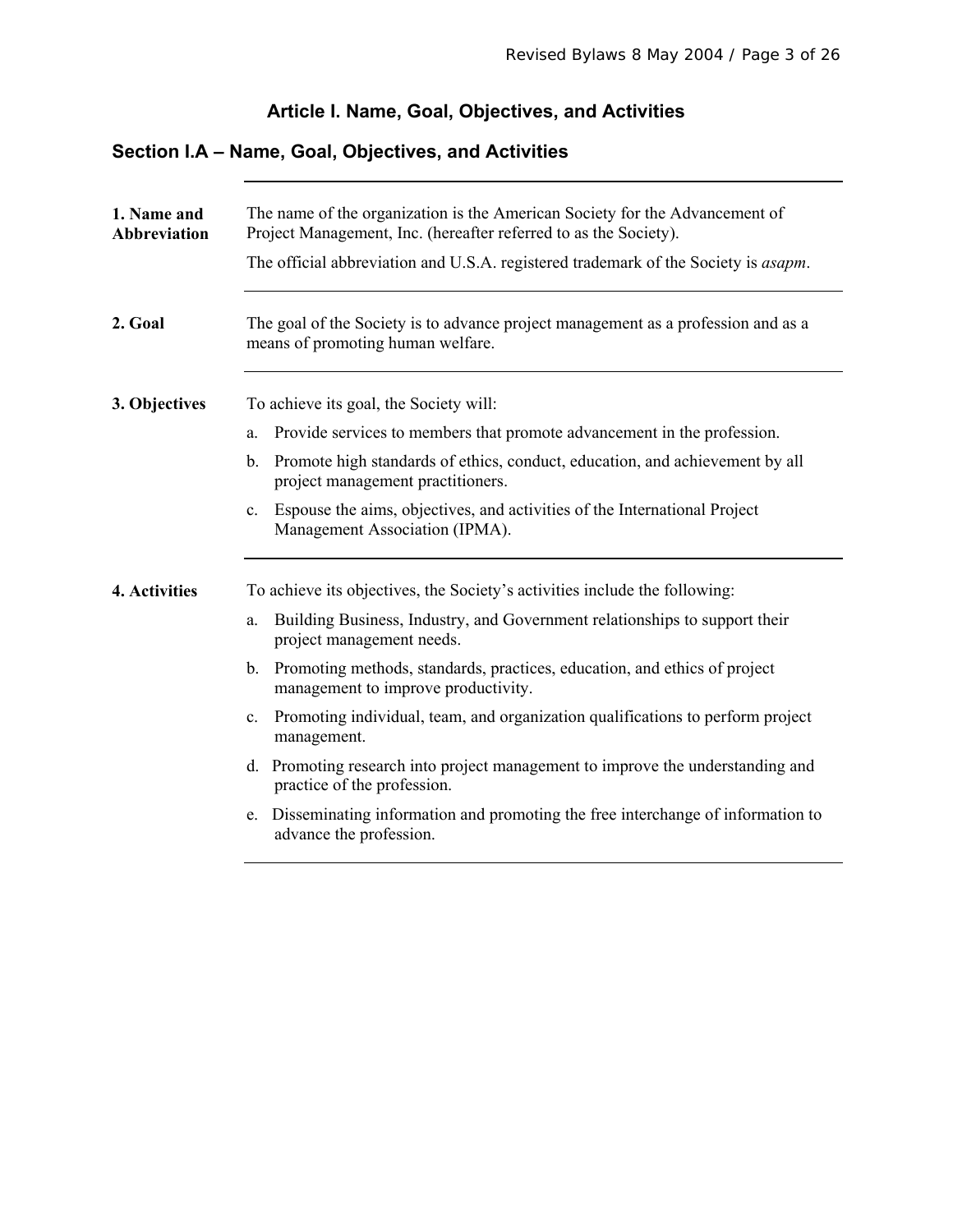#### **Article II. Membership**

# **Section II.A – Member Types and Qualifications**

| 1. Types of                                  | The Society offers individual memberships as follows:                                                          |                                                                                                                                               |  |
|----------------------------------------------|----------------------------------------------------------------------------------------------------------------|-----------------------------------------------------------------------------------------------------------------------------------------------|--|
| <b>Members</b>                               | <b>Voting Members</b>                                                                                          | <b>Non-Voting Members</b>                                                                                                                     |  |
|                                              | • Regular<br>$\bullet$ Life                                                                                    | • Student<br>• Honorary                                                                                                                       |  |
|                                              | • Retired                                                                                                      | • Affiliate                                                                                                                                   |  |
| 2. General<br><b>Qualifications</b>          | Membership is open to those who:<br>a.<br>Are interested in project management as a way to advance their<br>i. |                                                                                                                                               |  |
|                                              | professional goals, and                                                                                        |                                                                                                                                               |  |
|                                              | ii.                                                                                                            | Have satisfied the requirements for a membership type.                                                                                        |  |
|                                              |                                                                                                                | b. A member can hold only one category of membership.                                                                                         |  |
| 3. Board<br><b>Powers and</b>                | a.                                                                                                             | The requirements, rights, duties, obligations, and constraints of <i>voting</i> members<br>can be changed only by the votes of those members. |  |
| <b>Constraints for</b><br><b>Memberships</b> | b.<br>members can be changed by the Board.                                                                     | The requirements, rights, duties, obligations, and constraints of <i>non</i> -voting                                                          |  |
| 4. Regular                                   | A Regular Member is someone who is engaged:                                                                    |                                                                                                                                               |  |
| <b>Member</b>                                | In project management, or<br>a.<br>b.                                                                          | In disciplines or other professions that are related to project management.                                                                   |  |
| 5. Life Member                               | A Life Member is someone who, by long-term commitment, demonstrates their<br>support of the Society's purpose. |                                                                                                                                               |  |
| 6. Retired                                   | A Retired Member is someone who:                                                                               |                                                                                                                                               |  |
| <b>Member</b>                                | a.                                                                                                             | Has been a Regular Member for at least one year, and                                                                                          |  |
|                                              | $\mathbf{b}$ .<br>basis, and                                                                                   | Is no longer being employed nor is self-employed on a full-time, permanent                                                                    |  |
|                                              | Is at least 62 years <i>or</i> is medically retired.<br>$\mathbf{c}$ .                                         |                                                                                                                                               |  |
| 7. Student                                   | A Student Member is someone who is:                                                                            |                                                                                                                                               |  |
| <b>Member</b>                                | a.<br>b.                                                                                                       | Enrolled in an accredited school of higher education, and<br>Taking at least two courses or the equivalent each term.                         |  |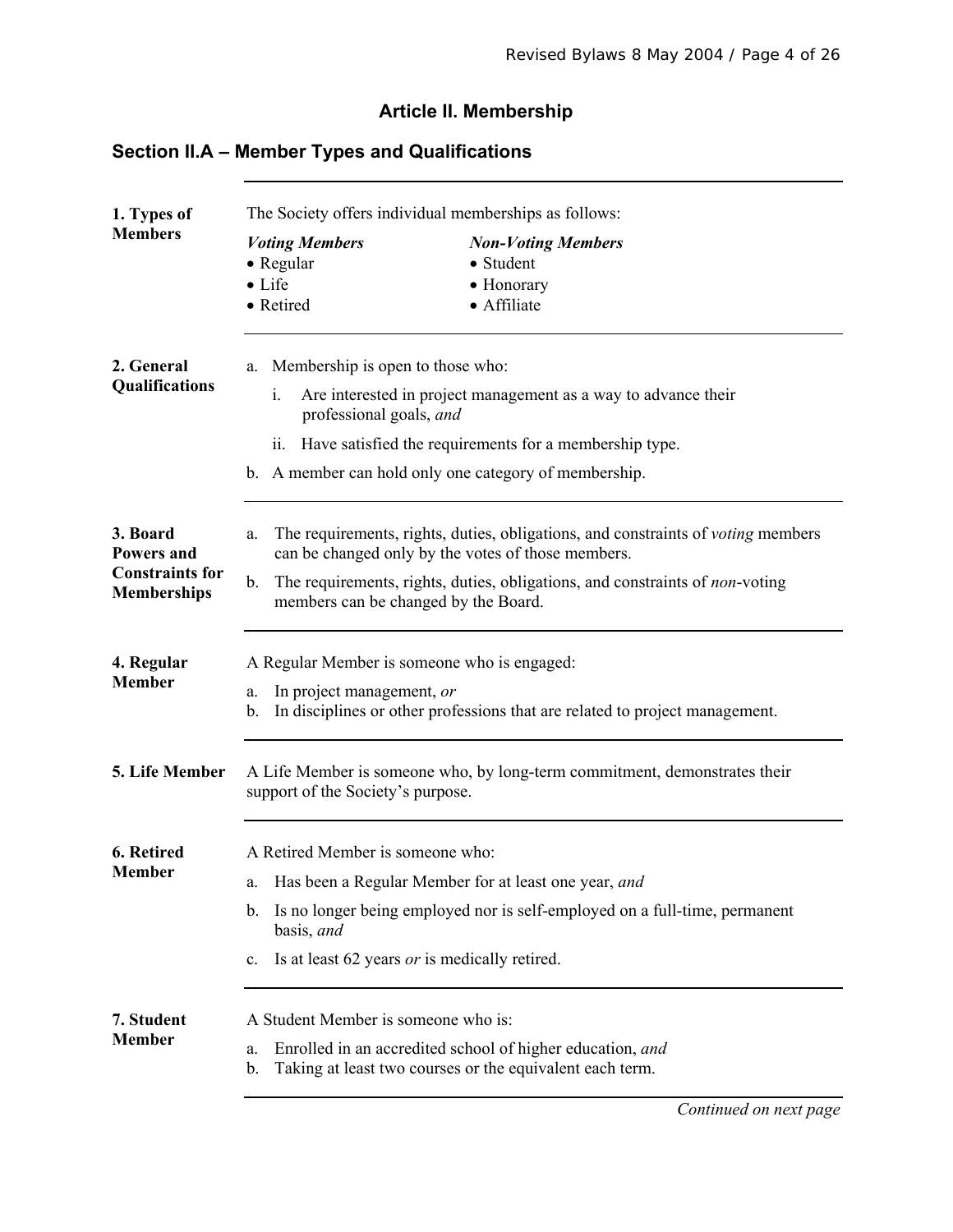| 8. Honorary                   | An Honorary Member is someone who has:                                                                                                                                 |
|-------------------------------|------------------------------------------------------------------------------------------------------------------------------------------------------------------------|
| <b>Member</b>                 | Made some significant contribution to the Society or to the Project Management<br>a.<br>profession, and                                                                |
|                               | b. Been elected for a gratis membership by the Board, and                                                                                                              |
|                               | Accepted the gratis membership as recognition for their contribution.<br>$c_{\cdot}$                                                                                   |
| 9. Affiliate<br><b>Member</b> | An Affiliate Member is someone who is a member of another professional<br>organization that has a signed agreement to work with the Society in cooperative<br>efforts. |
|                               | See also VII. Affiliating with Other Organizations                                                                                                                     |
|                               |                                                                                                                                                                        |

# **Section II.A – Member Types and Qualifications,** Continued

#### **Section II.B – New or Renewed Memberships**

| 1. Establishing<br>a New or<br><b>Renewed</b><br>Membership | a.             | A new member may join the Society by submitting a completed application form<br>with any payments due.                                                                                                                               |
|-------------------------------------------------------------|----------------|--------------------------------------------------------------------------------------------------------------------------------------------------------------------------------------------------------------------------------------|
|                                                             | $\mathbf{b}$ . | Members in good standing can <i>renew</i> their memberships by updating their<br>membership information and submitting any payments due by the date<br>announced on their renewal notice, which is typically their anniversary date. |
|                                                             | C <sub>1</sub> | Renewing members will be sent a renewal notice at least thirty (30) days before<br>their anniversary date.                                                                                                                           |
|                                                             | d.             | A membership cannot be transferred or assigned to another person.                                                                                                                                                                    |
| 2. Membership<br><b>Duration</b>                            | a.             | Members renew their memberships annually except as noted below.                                                                                                                                                                      |
|                                                             | $\mathbf{b}$ . | A Life member joins the Society once; annual renewals are automatic provided<br>the member remains in good standing.                                                                                                                 |
|                                                             | $c_{\cdot}$    | An Honorary membership expires after one year. A member in good standing<br>may renew in another category by meeting the requirements for that membership<br>type.                                                                   |
|                                                             |                | Continued on next page                                                                                                                                                                                                               |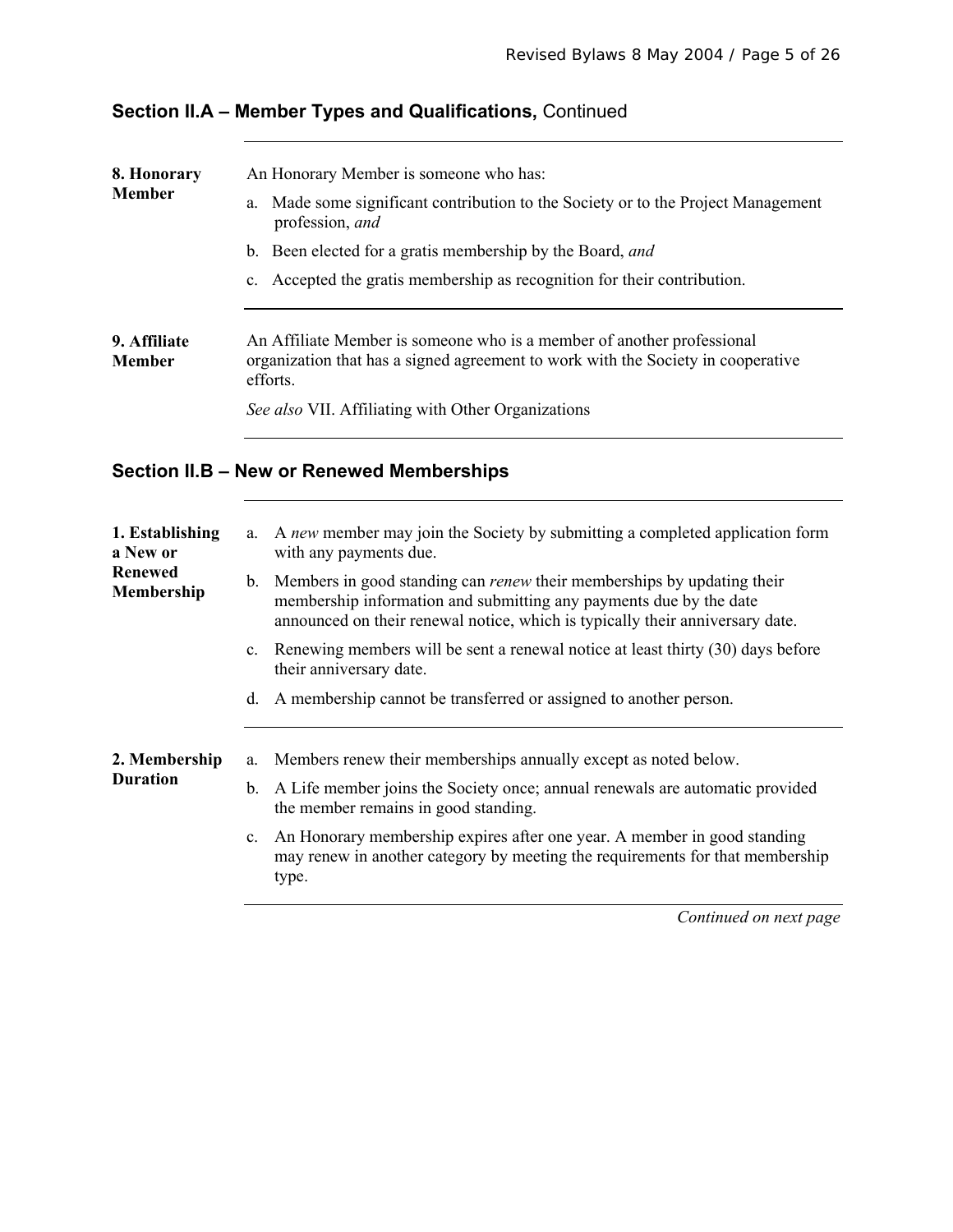| 3. Membership<br><b>Dues and Other</b><br><b>Fees</b> | Membership dues are set annually by the Board.<br>a.                                                                                                                                                                                                                                                      |  |  |
|-------------------------------------------------------|-----------------------------------------------------------------------------------------------------------------------------------------------------------------------------------------------------------------------------------------------------------------------------------------------------------|--|--|
|                                                       | $\mathbf b$ .<br>Honorary members have gratis membership for one year.                                                                                                                                                                                                                                    |  |  |
|                                                       | In addition to dues, the Board may also set fees that include but are not limited<br>$\mathbf{c}$ .<br>to fees for:                                                                                                                                                                                       |  |  |
|                                                       | Membership processing such as enrollment or reinstatement fees.<br>i.                                                                                                                                                                                                                                     |  |  |
|                                                       | Member services or events such as, but not limited to, voluntary<br>11.<br>subscriptions to publications or for conferences.                                                                                                                                                                              |  |  |
|                                                       | See also<br>V.C.5 Joining a Chapter or IG<br>VIII. Publications and Subscriptions                                                                                                                                                                                                                         |  |  |
| 4. Disabled<br><b>Members</b>                         | Someone who has been a paid voting member for at least one year, and becomes<br>totally and permanently disabled while a member in good standing, may be exempt<br>from further payment of dues upon providing proof of their condition to the Central<br>Office when annually renewing their membership. |  |  |
|                                                       | Only paid members have the right to vote on Society matters, and to serve on the<br>Board; therefore disabled members become non-voting members when they are<br>exempt from paying dues. However, they may otherwise serve the Society under the<br>same conditions as other non-voting members.         |  |  |
|                                                       |                                                                                                                                                                                                                                                                                                           |  |  |

#### **Section II.B – New or Renewed Memberships,** Continued

#### **Section II.C – Member Resignation, Suspension, or Termination**

| 1. Types of<br><b>Discontinued</b><br><b>Memberships</b> |             | a. There are four types of discontinued memberships:<br>Automatic resignation<br>1.<br>ii. Written resignation<br>iii. Suspension<br>iv. Termination |
|----------------------------------------------------------|-------------|------------------------------------------------------------------------------------------------------------------------------------------------------|
|                                                          |             | b. A member automatically resigns by failing to pay dues or other fees that they<br>owe to the Society by the date those funds are owed.             |
|                                                          | $c_{\cdot}$ | A member may resign by sending a letter of resignation to the Board at the                                                                           |

- Central Office.
- d. If a member commits an ethical violation, then the Board may suspend that person's membership, ask for their resignation, or terminate their membership in accordance with the Society's disciplinary process and rules.

*Continued on next page*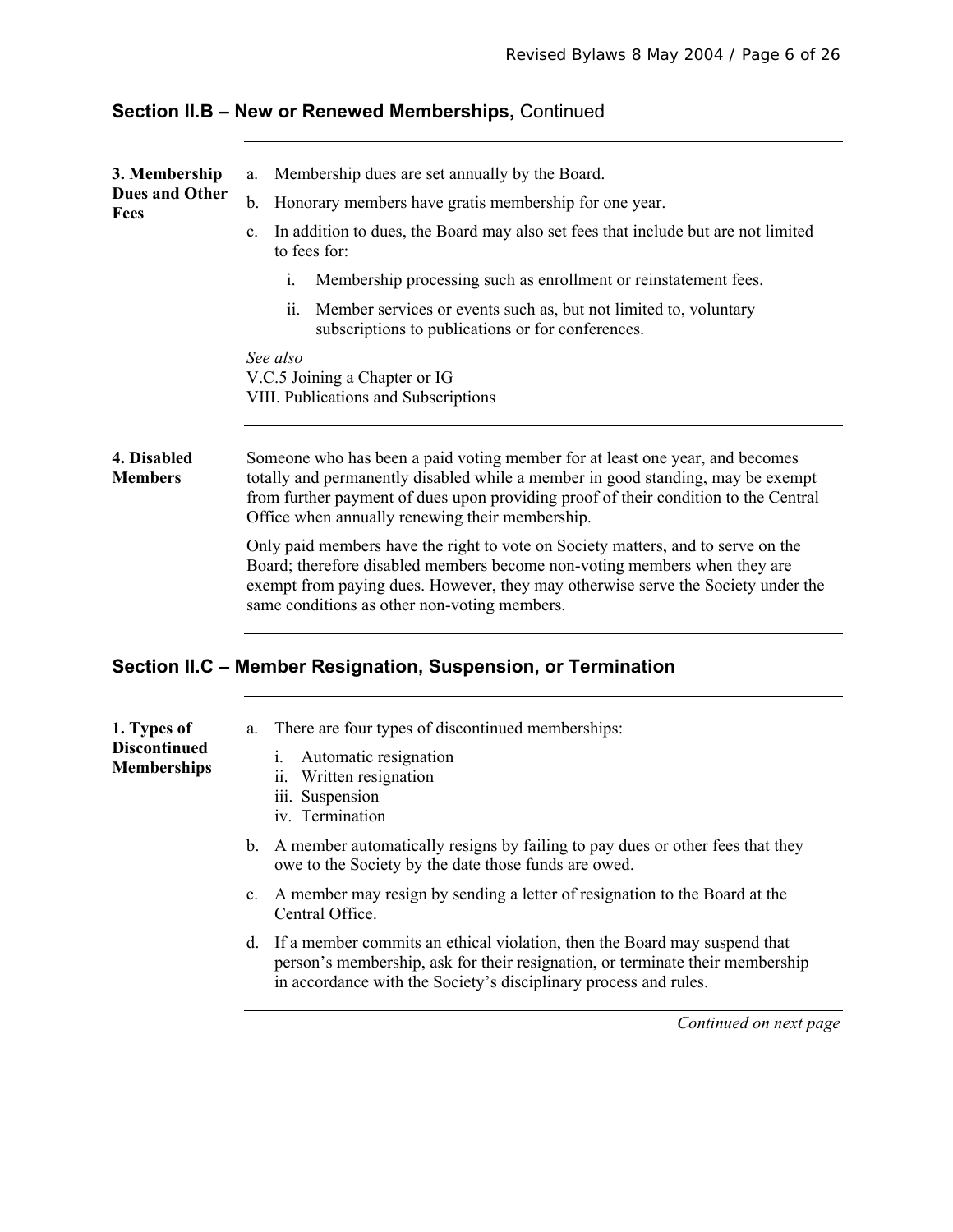# **Section II.C – Member Resignation, Suspension, or Termination,** Continued

| 2. Definition of<br><b>Ethical</b><br><b>Violations</b>                  | Ethical violations include but are not limited to failing to abide by the Society's<br>governing documents or acting in accordance with its principles; or by working<br>against its purposes.                                                                                                                                                                                                                                                                                                                  |
|--------------------------------------------------------------------------|-----------------------------------------------------------------------------------------------------------------------------------------------------------------------------------------------------------------------------------------------------------------------------------------------------------------------------------------------------------------------------------------------------------------------------------------------------------------------------------------------------------------|
| 3. Process for<br><b>Handling</b><br><b>Ethical</b><br><b>Violations</b> | The Ethics Committee formulates, reviews, and amends the rules and procedures<br>a.<br>governing the Society's disciplinary processes, subject to Board approval.<br>A member who is being investigated for ethical violations retains their general<br>b.<br>membership rights during the investigation. However, the member's rights to<br>perform or receive favorable acts, such as but not limited to running for office or<br>being given awards, are suspended until the ethics charge has been cleared. |
|                                                                          | The general process for handling allegations of ethical violations is as follows:<br>$\mathbf{c}$ .                                                                                                                                                                                                                                                                                                                                                                                                             |
|                                                                          | The Ethics Committee reviews the allegations and sends a report with<br>i.<br>recommended actions to the Board.                                                                                                                                                                                                                                                                                                                                                                                                 |
|                                                                          | ii.<br>The Board makes a decision, and in writing informs the member of the<br>decision, including the reasons and any next steps. If the decision involves<br>suspending, resigning, or terminating a membership, then the Board also<br>states the conditions for reinstatement.                                                                                                                                                                                                                              |
|                                                                          | iii. The member accepts the decision or requests a hearing before the Board.                                                                                                                                                                                                                                                                                                                                                                                                                                    |
|                                                                          | iv. As a result of a hearing, the Board by two-thirds vote affirms, amends, or<br>reverses its decision and notifies the member as described in Step ii,<br>above. No further appeals are allowed.                                                                                                                                                                                                                                                                                                              |
|                                                                          | See also<br><b>II.C.4 General Conditions for Reinstatement</b><br><b>IV.B Standing Committees</b>                                                                                                                                                                                                                                                                                                                                                                                                               |
| 4. General<br><b>Conditions for</b><br>Reinstatement                     | When someone resigns their membership of their own accord and not because<br>a.<br>they were asked to do so by the Board, then that person may be reinstated by<br>submitting a new application form with any payments due.                                                                                                                                                                                                                                                                                     |
|                                                                          | When someone resigns their membership due to a Board request, or when the<br>$\mathbf{b}$ .<br>Board suspends or terminates their membership, then that person may reapply<br>for membership after fulfilling any conditions for reinstatement.                                                                                                                                                                                                                                                                 |
|                                                                          | The conditions for reinstatement include but are not limited to:                                                                                                                                                                                                                                                                                                                                                                                                                                                |
|                                                                          | The passage of up to five $(5)$ years from the date of suspension,<br>i.<br>resignation, or termination.                                                                                                                                                                                                                                                                                                                                                                                                        |
|                                                                          | ii.<br>The fulfillment of other conditions, if any, that were agreed to at the time<br>of termination.                                                                                                                                                                                                                                                                                                                                                                                                          |
|                                                                          | iii. Submitting a new application form with any payments due.                                                                                                                                                                                                                                                                                                                                                                                                                                                   |
|                                                                          | The Society may assign new member numbers to reinstated members.<br>c.                                                                                                                                                                                                                                                                                                                                                                                                                                          |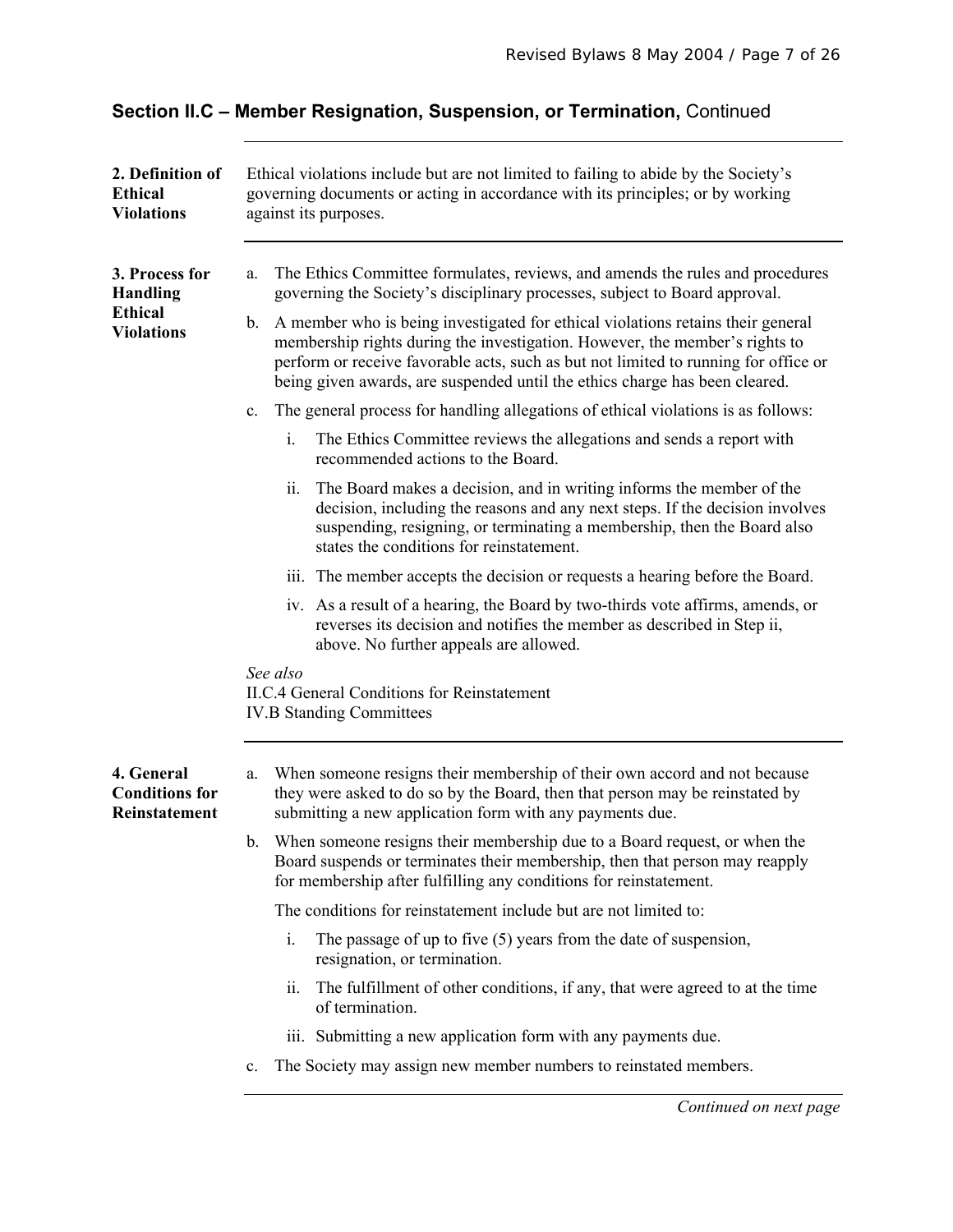| 1. Member<br><b>Obligations</b>                                | By accepting membership in the Society, each member agrees to:<br>Abide by its governing documents.<br>a.<br>Work toward attaining its purposes.<br>$\mathbf{b}$ .<br>Act in accordance with its principles.<br>$\mathbf{c}$ .                                                                                                                                                                                                                                                                                                                 |
|----------------------------------------------------------------|------------------------------------------------------------------------------------------------------------------------------------------------------------------------------------------------------------------------------------------------------------------------------------------------------------------------------------------------------------------------------------------------------------------------------------------------------------------------------------------------------------------------------------------------|
| 2. General<br><b>Rights of</b><br><b>Members</b>               | All members in good standing have the right to:<br>Attend meetings, conventions, conferences, or workshops that are sponsored by<br>a.<br>the Society or its chapters.<br>Contribute ideas that may further the Society's purposes.<br>$\mathbf{b}$ .<br>Wear the Society's trademarked name such as on their business cards and web<br>c.<br>sites.<br>Receive the Society's publications.<br>d.                                                                                                                                              |
| 3. Non-<br><b>Discrimination</b><br><b>Rights</b>              | All members shall be treated with respect and without discrimination on the basis of<br>race, national or ethnic origin, religion, gender, sexual orientation, age, or mental or<br>physical disability.<br>This does not preclude the Society from fulfilling its obligation to carry out<br>activities or programs that have as their goal the amelioration of conditions that<br>may restrict members from full participation in the Society or its activities and<br>programs.                                                             |
| 4. Voting<br><b>Rights and</b><br><b>Constraints</b>           | Regular, Life, and Retired Members may vote on all matters submitted to the<br>membership.<br>Student, Honorary, and Affiliate Members may not vote on Society matters, but<br>may be able to vote on Chapter matters if their Chapter bylaws allow it.                                                                                                                                                                                                                                                                                        |
| 5. Elective<br><b>Office and</b><br>Committee<br><b>Rights</b> | Regular, Life, and Retired Members may hold any elective Society or Chapter<br>a.<br>office.<br>Student, Honorary, and Affiliate Members may not hold any elective Society<br>$\mathbf b$ .<br>office but may be able to hold office within their Chapters if their Chapter<br>bylaws allow it.<br>Any member may serve on a Society or Chapter committee in any position<br>$c_{\cdot}$<br>including Chair.<br>Any member who serves on a committee may vote on matters pertinent to the<br>d.<br>committee's work.<br>Continued on next page |

# **Section II.D – Member Obligations and Rights**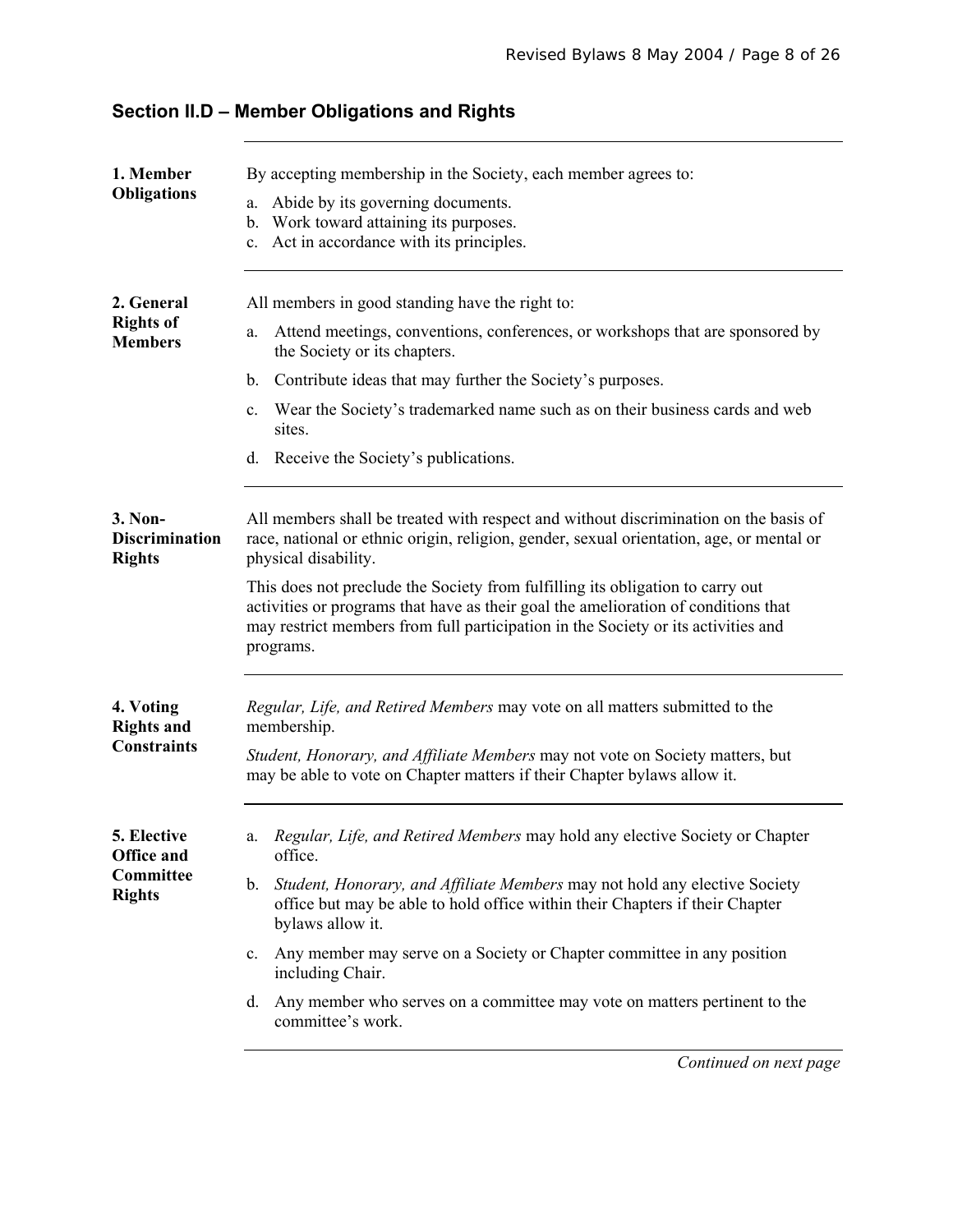| 6. Resolving<br>Abridged<br><b>Rights</b> | a.          | Anyone who believes that their member rights have been abridged may seek<br>remedies as may be provided under procedures established by the Board.                                                                   |
|-------------------------------------------|-------------|----------------------------------------------------------------------------------------------------------------------------------------------------------------------------------------------------------------------|
|                                           | b.          | Members may report any perceived violation of rights in writing to the<br>President. The President shall cause an investigation of the perceived violation<br>and take appropriate corrective actions.               |
|                                           | $c_{\cdot}$ | The Society may not penalize a member for reporting an alleged wrong.                                                                                                                                                |
|                                           | d.          | Disputes between the Society and members are resolved as described in these<br>bylaws or in the Society's procedures.                                                                                                |
|                                           |             | e. If there are no bylaws or procedures for handling a dispute, then the matter is<br>handled through arbitration in accordance with the rules established by the<br>American Arbitration Association (www.adr.org). |
|                                           |             | Section II.E – Annual and Other Membership Meetings                                                                                                                                                                  |

# **Section II.C – Member Resignation, Suspension, or Termination,** Continued

| 1. Annual and                                        | The Society holds an annual membership meeting at a time and place to be                         |
|------------------------------------------------------|--------------------------------------------------------------------------------------------------|
| <b>Other</b>                                         | a.                                                                                               |
| Membership                                           | determined by the Board.                                                                         |
| <b>Meetings</b>                                      | b. Other membership meetings of the Society are subject to Board approval.                       |
| 2. IPMA on                                           | At least once every twelve months, the Society contributes to IPMA's aims by                     |
| Agenda                                               | devoting some part of its annual or other membership meeting towards that purpose.               |
| 3. Notice of<br><b>Membership</b><br><b>Meetings</b> | Meeting notices are sent by electronic mail to the last known primary address of each<br>member. |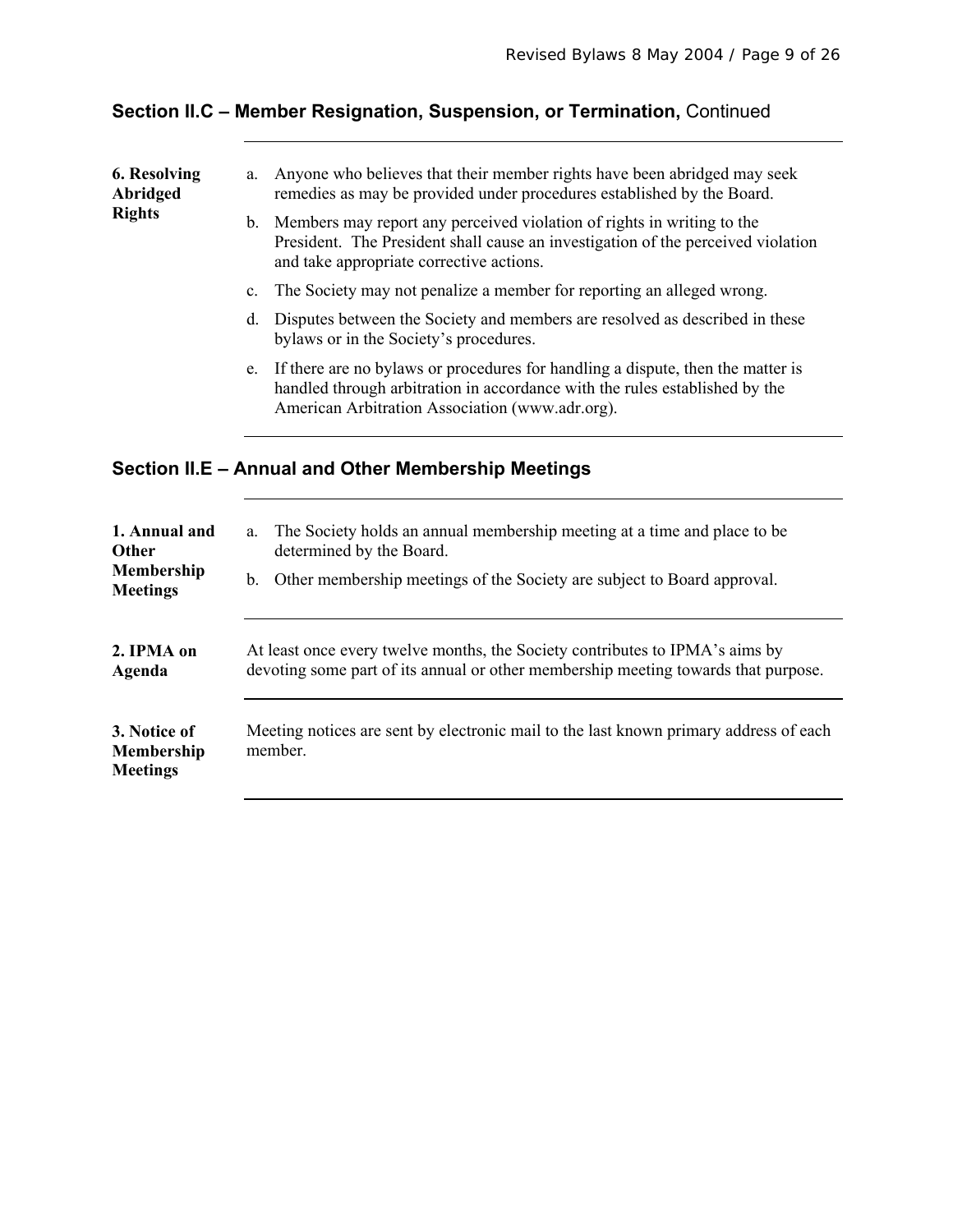# **Article III. The Board (Officers and Directors)**

### **Section III.A – Board Composition, Powers, and Conditions of Service**

| 1. Composition<br>of Board                            | The Board has up to nine voting members consisting of three officers and three<br>a.<br>to six directors. Any changes to the number of directors are made annually at<br>election time.<br>The <i>officers</i> are President, Vice President, and Secretary-Treasurer.<br>b.<br>The titles of the current directors are listed in the standing rules of the Society.<br>$\mathbf{c}$ .                                                                                                                                                                |
|-------------------------------------------------------|-------------------------------------------------------------------------------------------------------------------------------------------------------------------------------------------------------------------------------------------------------------------------------------------------------------------------------------------------------------------------------------------------------------------------------------------------------------------------------------------------------------------------------------------------------|
| 2. Board<br><b>Powers</b>                             | As the legislative body of the Society, the Board:<br>Has full power and authority over Society activities and funds.<br>a.<br>Exercises general supervision of the activities of the Society.<br>b.<br>May create separate operating entities to further the goals of the Society.<br>$\mathbf{c}$ .<br>See also V.B Special Purpose Entities<br>d. May fill the position of the Central Office Manager and, if so, directs that<br>person's work.                                                                                                   |
| 3. Officer<br><b>Powers</b>                           | May create or dissolve Director positions, within the range allowed by these<br>e.<br>bylaws, to better serve the Society's needs. Any changes to the Director<br>positions become effective at the next election.<br>May adopt and publish policies, rules, and codes to transact Society business.<br>f.<br>Between Board meetings, the officers have the authority to conduct the Society's<br>activities to ensure continuity of operations.                                                                                                      |
| 4. Board<br><b>Constraints</b>                        | The powers of the Board are both authorized and limited by the Articles of<br>a.<br>Incorporation, these Bylaws, and any policies, procedures, rules, or codes that it<br>develops or adopts.<br>b. Board members may not vote on any matter that would create a conflict of<br>interest between that member and the Society.                                                                                                                                                                                                                         |
| 5. Conditions<br>and Terms of<br><b>Board Service</b> | Only Regular, Life, and Retired members may serve as officers or directors.<br>a.<br>A director position may be dissolved by the Board. The dissolution of a director<br>$\mathbf b$ .<br>position becomes effective at the next election.<br>Board members:<br>$c_{\cdot}$<br>i.<br>Are elected by the membership for staggered terms of three years.<br>Hold their offices until a successor is elected or they resign.<br>11.<br>iii. May not succeed themselves more than once in a specific role.<br>iv. Serve in only one Board role at a time. |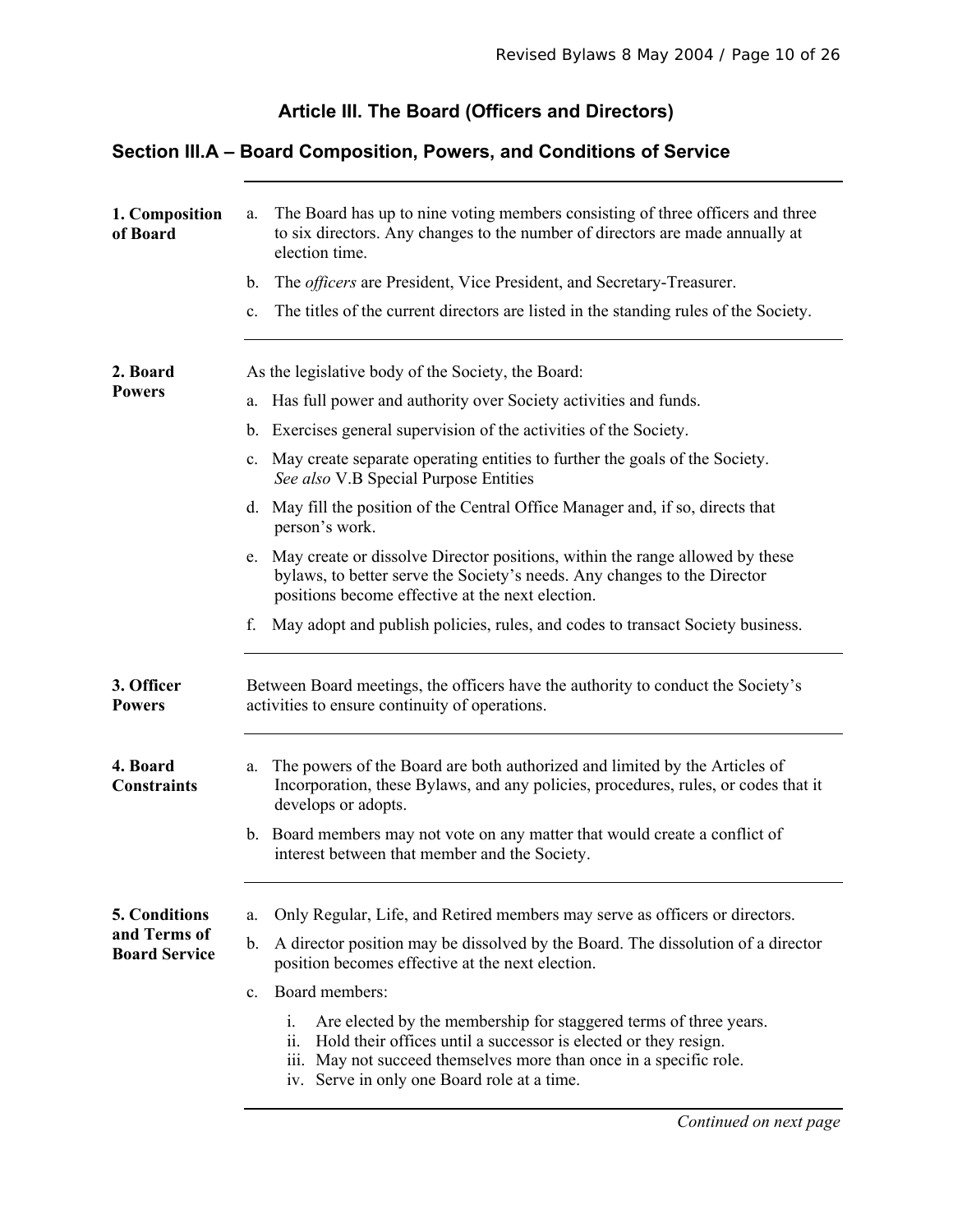# **Section III.A – Board Composition, Powers, and Conditions of Service,** Continued

| <b>6. Filling Board</b><br><b>Vacancies</b> | When a Board vacancy occurs, then the office is filled for the remainder of the term<br>as described here:                                                                                                                                                                                                                                                                                     |  |  |  |
|---------------------------------------------|------------------------------------------------------------------------------------------------------------------------------------------------------------------------------------------------------------------------------------------------------------------------------------------------------------------------------------------------------------------------------------------------|--|--|--|
|                                             | When the office of President is vacant, then the Vice President takes over.<br>a.                                                                                                                                                                                                                                                                                                              |  |  |  |
|                                             | In all other cases, the Board nominates and elects a member of the Society to<br>b.<br>complete the remaining term of a vacant position.                                                                                                                                                                                                                                                       |  |  |  |
|                                             | c. When a vacancy is filled by a current Board member, then that person gives up<br>their other position thereby creating a new vacancy.                                                                                                                                                                                                                                                       |  |  |  |
|                                             | Section III.B - Board Compensation, Duties, and Delegation                                                                                                                                                                                                                                                                                                                                     |  |  |  |
| 1. Board<br>Compensation                    | Unless otherwise stated in these bylaws, the Board may authorize and fix the<br>compensation of its officers and directors. The Board may also authorize expenses<br>related to their duties such as travel expenses for attendance at Board meetings.                                                                                                                                         |  |  |  |
| 2. General                                  | Individual Board members have the following responsibilities:                                                                                                                                                                                                                                                                                                                                  |  |  |  |
| <b>Duties and</b><br><b>Delegation</b>      | To perform the duties that are:<br>a.<br>Outlined in the bylaws and the parliamentary authority.<br>1.<br>ii. Directed by the President or by Board vote.<br>iii. Incident to their positions.                                                                                                                                                                                                 |  |  |  |
|                                             | To attend and participate in Board meetings.<br>$\mathbf{b}$ .                                                                                                                                                                                                                                                                                                                                 |  |  |  |
|                                             | To appoint the committees and task groups for the areas they lead; and annually<br>$c_{\cdot}$<br>to review the effectiveness of the processes for their areas, report the results to<br>the membership, and initiate any corrective actions that are needed.                                                                                                                                  |  |  |  |
|                                             | To serve on committees and task groups as requested by each other.<br>d.                                                                                                                                                                                                                                                                                                                       |  |  |  |
|                                             | To report on the status and progress of their duties at all Society and Board<br>e.<br>meetings or when asked by the President.                                                                                                                                                                                                                                                                |  |  |  |
|                                             | As a group, the Board has the responsibility of annually reviewing the effectiveness<br>of its processes, reporting the results to the membership, and initiating any<br>corrective actions that are needed.                                                                                                                                                                                   |  |  |  |
| 3. President                                | The President:                                                                                                                                                                                                                                                                                                                                                                                 |  |  |  |
| <b>Duties</b>                               | Is the representative and presiding officer of the Society and the Board.<br>a.<br>Leads the strategic and operational goals of the Society.<br>b.<br>Works with the Board to develop strategic and operational plans.<br>$\mathbf{c}$ .<br>May not vote on business transacted by the Board except to break a tie.<br>d.<br>e. May vote on any matter presented to the membership for voting. |  |  |  |
|                                             | Continued on next page                                                                                                                                                                                                                                                                                                                                                                         |  |  |  |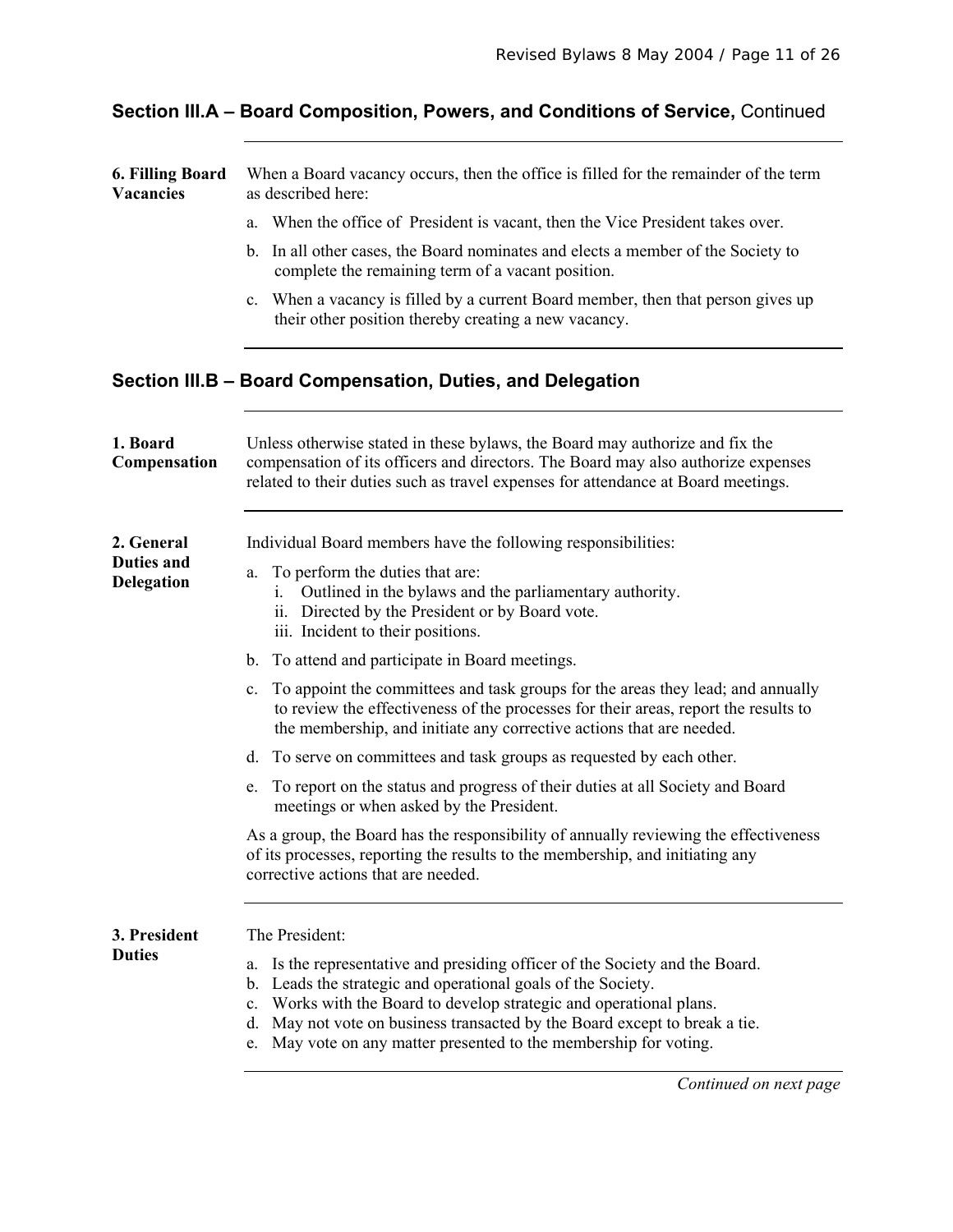| 4. Vice                           | The Vice President:                                                                                                                                                                                                                                                                                      |  |  |  |
|-----------------------------------|----------------------------------------------------------------------------------------------------------------------------------------------------------------------------------------------------------------------------------------------------------------------------------------------------------|--|--|--|
| <b>President</b><br><b>Duties</b> | Performs the President's duties when the President is absent.<br>a.                                                                                                                                                                                                                                      |  |  |  |
|                                   | Delegates or performs the Secretary-Treasurer duties when the Secretary-<br>$\mathbf{b}$ .<br>Treasurer is absent.                                                                                                                                                                                       |  |  |  |
| 5. Secretary-<br><b>Treasurer</b> | The Secretary-Treasurer manages the Society's money, and its financial and non-<br>financial records.                                                                                                                                                                                                    |  |  |  |
| <b>Duties</b>                     | Managing the non-financial records includes:                                                                                                                                                                                                                                                             |  |  |  |
|                                   | Keeping minutes of Board meetings.<br>a.<br>b. Keeping the records on file.<br>c. Directing the publication of the Society's records.<br>d. Making the records available to the Board and members.<br>e. Performing other administrative duties that are not delegated to the Central<br>Office Manager. |  |  |  |
|                                   | Managing the money and financial records includes:                                                                                                                                                                                                                                                       |  |  |  |
|                                   | a. Receiving and disbursing the Society's money.<br>b. Signing checks and drafts.<br>Delivering an annual, fiscal year audit of the Society's books.<br>$\mathbf{c}$ .<br>Keeping the financial records of the Society up-to-date.<br>d.                                                                 |  |  |  |
| 6. Director                       | Directors:                                                                                                                                                                                                                                                                                               |  |  |  |
| <b>Duties</b>                     | a. Fulfill their responsibilities as described in their position descriptions, and in the<br>Society's rules and procedures.                                                                                                                                                                             |  |  |  |
|                                   | b. Perform additional duties as directed by the President or the Board.                                                                                                                                                                                                                                  |  |  |  |
|                                   | Section III.C - Board Meetings and Transacting Society Business                                                                                                                                                                                                                                          |  |  |  |
| 1. Types of                       | There are three types of Board meetings:                                                                                                                                                                                                                                                                 |  |  |  |
| <b>Board Meetings</b>             | Executive meetings, which are closed to members.<br>a.<br>Regular meetings, which are open to members.<br>$\mathbf{b}$ .<br>Ad hoc, or special-purpose meetings which are closed to members.<br>c.                                                                                                       |  |  |  |
| 2. When the                       | For executive meetings, the Board meets twice a year.<br>a.                                                                                                                                                                                                                                              |  |  |  |
| <b>Board Meets</b>                | Executive meetings and regular meetings are held at times, places, and means as<br>$\mathbf{b}$ .<br>decided by Board vote, except that at least one executive meeting and one regular<br>meeting are held at the same time and place as the annual membership meeting.                                  |  |  |  |
|                                   | Ad hoc meetings are held as needed, and at times, places, and means as directed by<br>$\mathbf{c}$ .<br>the President.                                                                                                                                                                                   |  |  |  |
|                                   |                                                                                                                                                                                                                                                                                                          |  |  |  |

# **Section III.B – Board Compensation, Duties, and Delegation,** Continued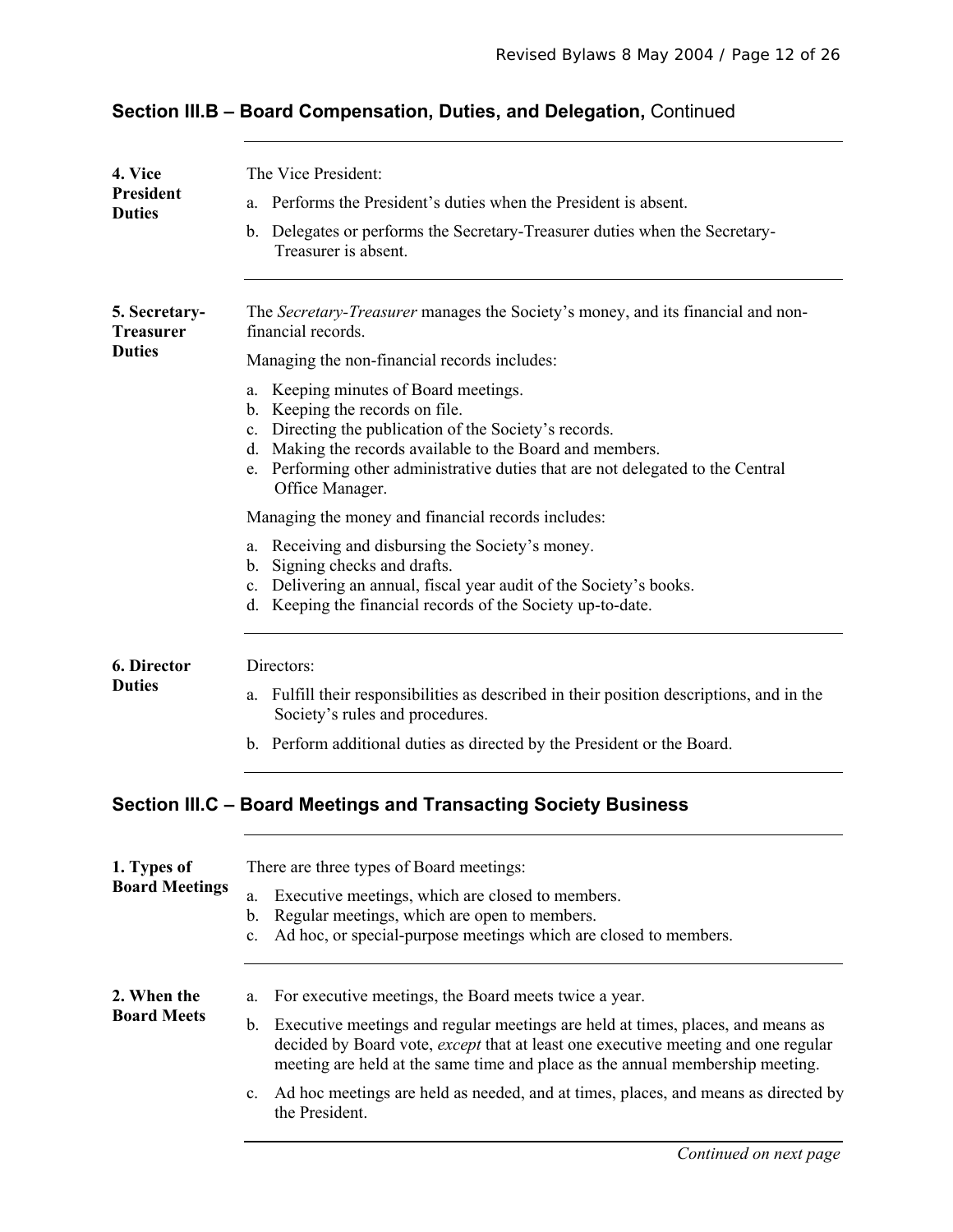| 3. Board Notice                                                | Board members are notified of:                                                                                                                                                                                                                                                                                                                                                                                                                          |  |  |
|----------------------------------------------------------------|---------------------------------------------------------------------------------------------------------------------------------------------------------------------------------------------------------------------------------------------------------------------------------------------------------------------------------------------------------------------------------------------------------------------------------------------------------|--|--|
| of Meetings                                                    | Executive and regular meetings at least fifteen (15) days before a meeting and by<br>a.<br>electronic mail at their last known primary electronic address;                                                                                                                                                                                                                                                                                              |  |  |
|                                                                | Ad hoc meetings as soon as possible and by telecommunications or other means<br>b.<br>as directed by the President. The notices for ad hoc meetings also state the<br>specific purposes of the meetings.                                                                                                                                                                                                                                                |  |  |
| 4. Member                                                      | Members are notified of regular Board meetings at the Society's web site.<br>a.                                                                                                                                                                                                                                                                                                                                                                         |  |  |
| <b>Notice and</b><br>Participation in<br><b>Board Meetings</b> | Members may participate in a regular Board meeting in accordance with the<br>b.<br>parliamentary rules.                                                                                                                                                                                                                                                                                                                                                 |  |  |
| 5. Board<br>Meeting,                                           | When the meeting is ad hoc, then no business is transacted except to meet the<br>a.<br>purpose or objectives stated in the meeting notice.                                                                                                                                                                                                                                                                                                              |  |  |
| Quorum, and<br><b>Voting Rules</b>                             | A quorum at any meeting consists of a simple majority of the Board.<br>b.                                                                                                                                                                                                                                                                                                                                                                               |  |  |
|                                                                | The Board acts by majority vote of the quorum except where stated otherwise.<br>c.                                                                                                                                                                                                                                                                                                                                                                      |  |  |
|                                                                | A two-thirds vote of the Board present at a meeting is required to:<br>d.                                                                                                                                                                                                                                                                                                                                                                               |  |  |
|                                                                | Approve a motion for a membership vote to amend the Bylaws.<br>i.<br>ii.<br>Confirm, reconfirm, or remove someone as Central Office Manager.<br>Remove someone from the Board.<br>iii.<br>Create or transact business with semiautonomous organizations.<br>iv.<br>Create or terminate an Affiliation with another organization.<br>V.<br>Change any Society policies or to redirect the Society.<br>vi.<br>Reverse any of the above decisions.<br>vii. |  |  |
|                                                                | For more information about each of the above, see the relevant article and section.                                                                                                                                                                                                                                                                                                                                                                     |  |  |
| 6. Records of<br><b>Board Meetings</b>                         | The Board publishes summaries of its regular meetings at the Society web site.<br>a.<br>Meeting summaries describe only meeting outcomes; the detailed minutes are<br>$\mathbf b$ .<br>the official record. In addition to outcomes, the minutes briefly describe motions                                                                                                                                                                               |  |  |
|                                                                | and how each Board member voted on the motions.<br>Members can request copies of the detailed minutes by sending email to the<br>$\mathbf{c}$ .<br>Secretary-Treasurer.                                                                                                                                                                                                                                                                                 |  |  |

# **Section III.C – Board Meetings and Transacting Society Business,** Continued

*Continued on next page*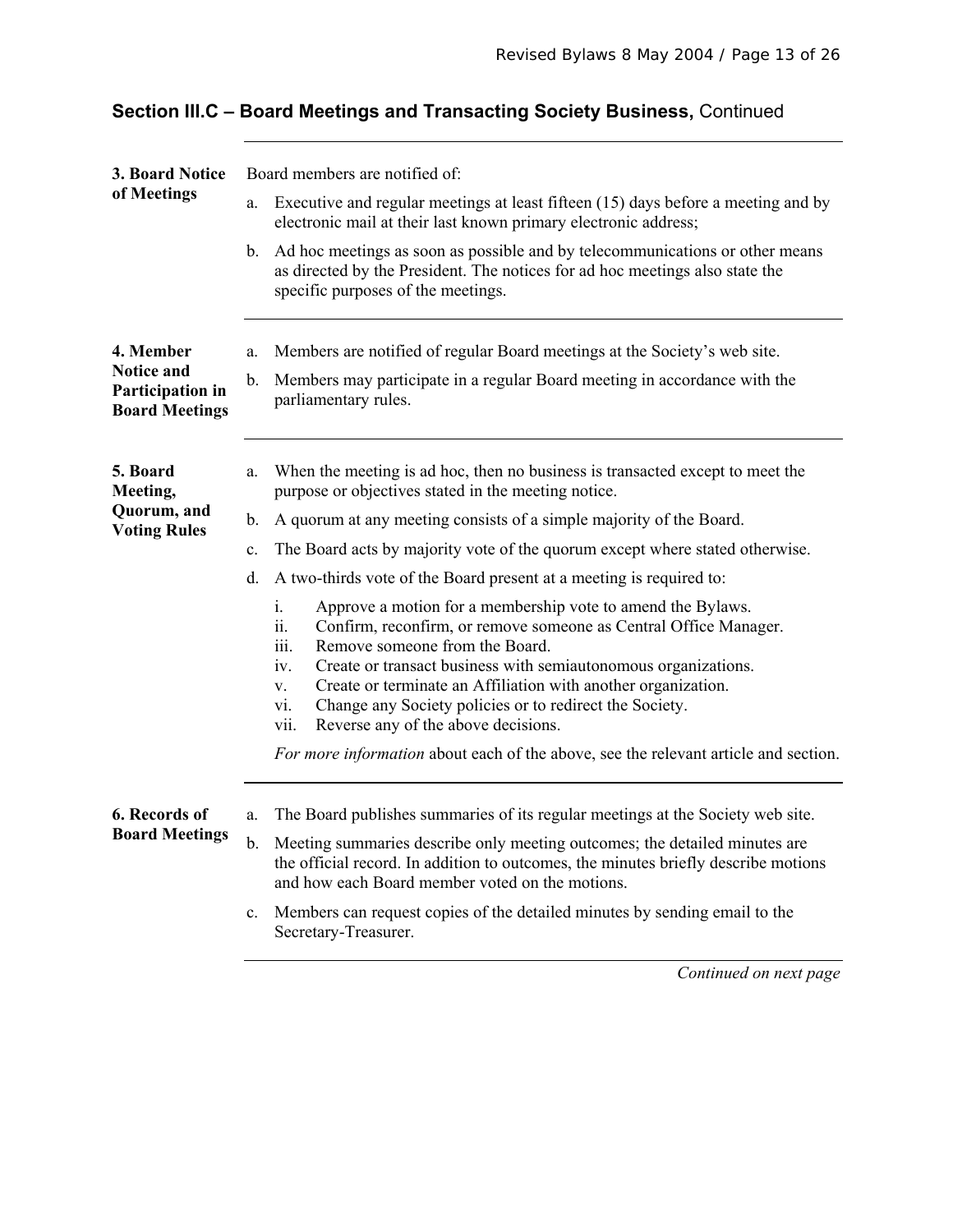# **Section III.C – Board Meetings and Transacting Society Business,** Continued

| 7. Member<br><b>Petitioning of</b><br>the Board                        | Members may bring any matter of Society business to the Board through a<br>a.<br>petition of members who are in good standing at the time of filing the petition.                                                                          |  |
|------------------------------------------------------------------------|--------------------------------------------------------------------------------------------------------------------------------------------------------------------------------------------------------------------------------------------|--|
|                                                                        | The petition must be filed with the Secretary-Treasurer.<br>b.                                                                                                                                                                             |  |
|                                                                        | The Board will vote on properly petitioned matters at either its next meeting or<br>$\mathbf{c}$ .<br>earlier, at an ad hoc meeting, as it thinks appropriate.                                                                             |  |
|                                                                        | If a matter does <b>not</b> require a membership vote, then a petition by the greater of<br>$d_{\cdot}$<br>ten $(10)$ members or one-half percent $(1/2%)$ of the membership is required.                                                  |  |
|                                                                        | If a matter <i>requires</i> a membership vote, then a petition of one-third of the<br>e.<br>membership is required unless specified otherwise in these bylaws.                                                                             |  |
|                                                                        | See also IX. Amending the Bylaws                                                                                                                                                                                                           |  |
|                                                                        | Section III.D – Nominating and Electing Board Members (Officers and Directors                                                                                                                                                              |  |
| 1. Nomination<br>and Election                                          | <i>Responsibility:</i> The Elections Committee carries out the process for nominating<br>a.<br>and electing Board members.                                                                                                                 |  |
| <b>Process</b>                                                         | Constraints: Members of the Elections Committee may not run for office.<br>$\mathbf b$ .                                                                                                                                                   |  |
|                                                                        | Timeline: Due to staggering of terms, the Society will usually have one-third of<br>$c_{\cdot}$<br>the Board positions open for election each year. Positions expire on June 30, and<br>newly elected Board members take office on July 1. |  |
|                                                                        | <i>Reference:</i> The mechanics of nominating and electing Board Members are described<br>in the Standing Rules and Procedures for the Elections Committee.                                                                                |  |
| 2. Notifying<br><b>Members</b> of<br>Nominations /<br><b>Elections</b> | The Elections Committee uses the last known primary electronic mail address of<br>each voting member in good standing to notify those members when nominations<br>and elections are being held.                                            |  |
| 3. Electing                                                            | Members return their ballots to the Elections Committee by email.<br>a.                                                                                                                                                                    |  |
| <b>Board</b><br><b>Members</b>                                         | Proxy voting is not allowed.<br>$\mathbf{b}$ .                                                                                                                                                                                             |  |
|                                                                        | The Elections Committee reports the election results to the Board.<br>$c_{\cdot}$                                                                                                                                                          |  |
|                                                                        | The Board uses a coin toss to break any ties.<br>d.                                                                                                                                                                                        |  |
|                                                                        | The candidates are notified of the election results.<br>e.                                                                                                                                                                                 |  |
|                                                                        | f.<br>After the candidates are notified, then the President announces the results to the<br>Society by electronic mail and at the Society's web site.                                                                                      |  |
|                                                                        | Records Retention: Records of annual elections are maintained by the Secretary for a<br>period of five years.                                                                                                                              |  |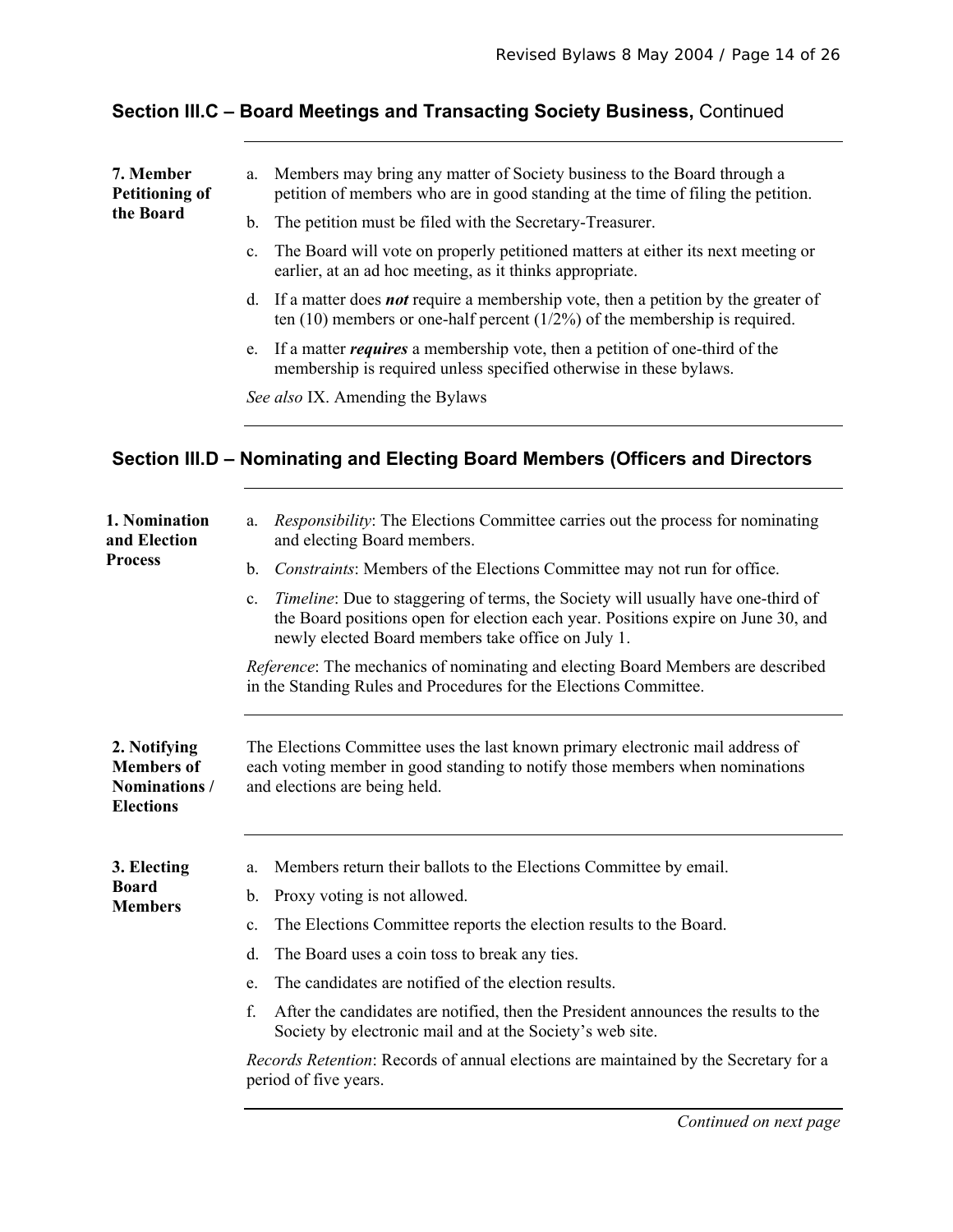#### **Section III.D – Nominating and Electing Board Members (Officers and Directors, Continued**

| 4. Challenging<br><b>Elections</b>   | a.             | Only members who actually voted in an election may challenge the results of<br>that election.                                                                                                                        |
|--------------------------------------|----------------|----------------------------------------------------------------------------------------------------------------------------------------------------------------------------------------------------------------------|
|                                      | b.             | If the election results are challenged, then the President appoints an independent<br>member to conduct a post-audit of the elections process and results.                                                           |
|                                      | C <sub>1</sub> | If the audit is challenged, then the matter may move to an arbitration panel to<br>make a final, binding decision. No further challenges are allowed.                                                                |
|                                      | d.             | The arbitration panel consists of three members who have agreed to be arbiters<br>and whose names have been drawn from a hat by the President. The panel<br>members elect their own Chair.                           |
|                                      | e.             | The results of any post-election audits or challenges are reported first to the<br>Elections Committee and the members who challenged the election, and then to<br>the general membership at the Society's web site. |
|                                      |                | <b>Section III.E - Removing Board Members</b>                                                                                                                                                                        |
| 1. Removing a<br><b>Board Member</b> | a.             | A Board member may be removed from office if the Board determines that the<br>individual is not fulfilling their duties or otherwise not serving the Society's best<br>interests.                                    |
|                                      | $\mathbf b$ .  | Removing someone from office requires a Board vote, not including the individual<br>concerned.                                                                                                                       |
|                                      | $\mathbf{c}$ . | Someone removed from office may appeal the decision to the Board.                                                                                                                                                    |
|                                      | d.             | Reversing or affirming the removal requires a Board vote, not including the<br>individual concerned.                                                                                                                 |
|                                      |                | See also III C.5 Board Meeting, Quorum, and Voting Rules                                                                                                                                                             |
|                                      |                |                                                                                                                                                                                                                      |
|                                      |                | <b>Section III.F - Indemnifying Board Members</b>                                                                                                                                                                    |
|                                      |                |                                                                                                                                                                                                                      |

| 1. Bonding or        | Board members may be bonded or indemnified by an amount fixed by the Board. |
|----------------------|-----------------------------------------------------------------------------|
| Indemnifying         |                                                                             |
| <b>Board Members</b> |                                                                             |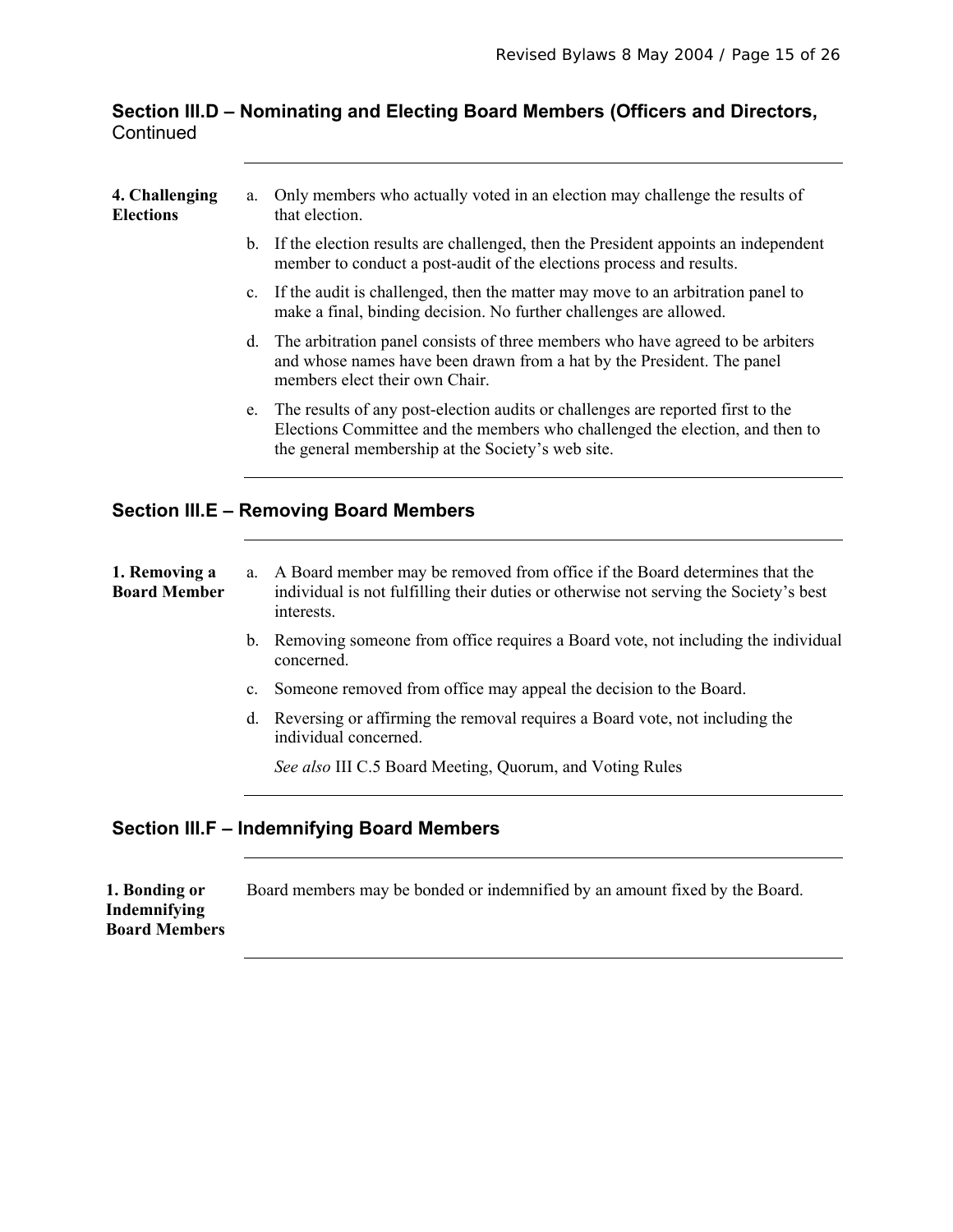#### **Article IV. Committees**

#### **Section IV.A – Establishing Committees and Chairs**

| 1. Types of<br><b>Committees</b>                   | The Society establishes standing and ad hoc committees to take charge of<br>a.<br>specific work areas.<br>$\mathbf{b}$ .<br>Standing committees have an ongoing role in the Society. The committee is<br>permanent though its members will change. For some committees, their work<br>occurs on a regular basis; for others, their work occurs only when needed.<br>Ad hoc committees are project teams that are created when needed to perform a<br>$c_{\cdot}$<br>specific task, and are dissolved when their work is done. The team is temporary,<br>and its members will typically remain with the project for its duration.                                                                                              |
|----------------------------------------------------|-------------------------------------------------------------------------------------------------------------------------------------------------------------------------------------------------------------------------------------------------------------------------------------------------------------------------------------------------------------------------------------------------------------------------------------------------------------------------------------------------------------------------------------------------------------------------------------------------------------------------------------------------------------------------------------------------------------------------------|
| 2. Who May<br>Serve on<br><b>Committees</b>        | Any member of the Society who is qualified to do so may serve on a committee.<br>a.<br>On a case-by-case basis, non-members may also serve on committees subject to<br>$\mathbf b$ .<br>Board approval.                                                                                                                                                                                                                                                                                                                                                                                                                                                                                                                       |
| 3. Establishing<br><b>Committees</b><br>and Chairs | Committees are established in two ways:<br>a.<br>Board members (officers and directors) appoint the committees they need for<br>İ.<br>their areas of responsibility.<br>ii. For work that is not related to a specific Board position, then the committee<br>is appointed by Board vote.<br>A committee's Chair may be designated as follows:<br>$\mathbf{b}$ .<br>When the committee reports to a specific Board member, then that Board<br>$i_{\cdot}$<br>member may serve as Chair, appoint a chair, or ask the committee to elect its<br>own Chair.<br>ii. When the committee reports to the overall Board, then the Board may<br>appoint the committee Chair or ask the ask committee members to elect its<br>own Chair. |
|                                                    | Committees may create subcommittees after consulting with their Chairs.<br>$\mathbf{c}$ .                                                                                                                                                                                                                                                                                                                                                                                                                                                                                                                                                                                                                                     |
|                                                    | <b>Section IV.B - Standing Committees</b>                                                                                                                                                                                                                                                                                                                                                                                                                                                                                                                                                                                                                                                                                     |

**1. Types of Standing Committees**  a. The Society has the following standing committees and may create others as it deems necessary: i. Elections Committee ii. Ethics Committee

iii. Senior Advisory Committee

 *Continued on next page*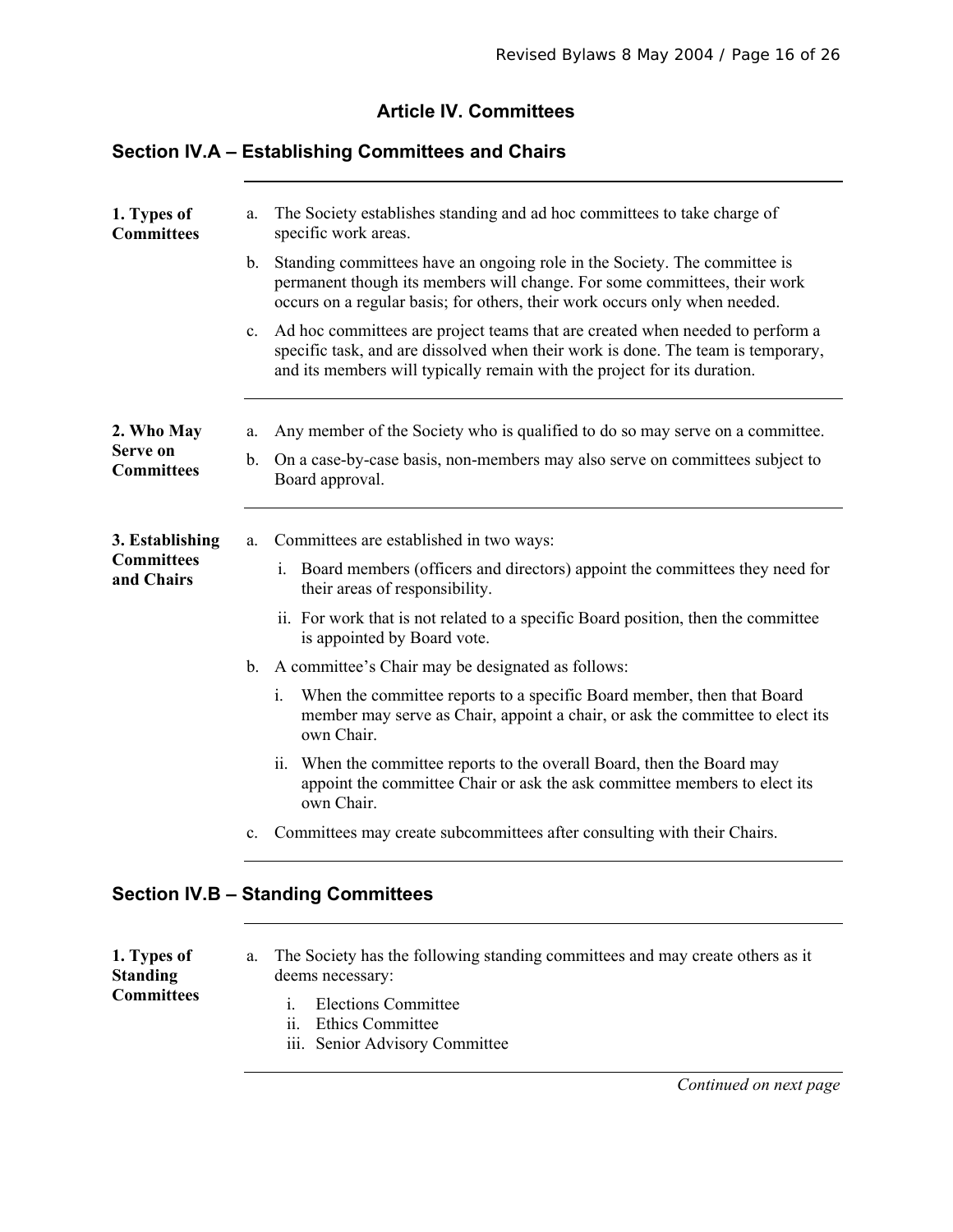| 2. Conditions<br>and Terms of                                             | The members of a standing committee are appointed or reaffirmed after each<br>a.<br>Board election.                                                                                                                       |
|---------------------------------------------------------------------------|---------------------------------------------------------------------------------------------------------------------------------------------------------------------------------------------------------------------------|
| <b>Service</b>                                                            | When standing committees report to:<br>$\mathbf{b}$ .                                                                                                                                                                     |
|                                                                           | i.<br>Individual Board members, then the Board members appoint or reaffirm<br>the committees that serve under them.                                                                                                       |
|                                                                           | The entire Board, then the committees are appointed or reaffirmed by<br>ii.<br>Board vote.                                                                                                                                |
|                                                                           | Committee members serve from the date of appointment until the next election.<br>$c_{\cdot}$<br>A committee may serve for a shorter duration subject to Board approval.                                                   |
| 3. Powers and<br><b>Duties of</b><br><b>Standing</b><br><b>Committees</b> | Standing committees:<br>a.                                                                                                                                                                                                |
|                                                                           | Meet at least once annually at the call of their Chair, and<br>1.<br>ii. Report annually in writing to the Board.                                                                                                         |
|                                                                           | All standing committees:<br>$b_{-}$                                                                                                                                                                                       |
|                                                                           | Establish the rules and procedures for carrying out their work, subject to<br>$i_{-}$<br>Board approval.                                                                                                                  |
|                                                                           | ii. At their own discretion or when instructed by the Board periodically review<br>and, when needed, amend their rules and procedures, subject to Board<br>approval.                                                      |
|                                                                           | Annually, for regular elections, the <i>Elections Committee</i> finds qualified<br>$c_{\cdot}$<br>candidates to serve Board positions, validates and tallies election ballots, and<br>announces the results to the Board. |
|                                                                           | See also III.D Nominating and Electing Board Members                                                                                                                                                                      |
|                                                                           | The <i>Ethics Committee</i> reviews allegations of ethical misconduct, recommends<br>d.<br>appropriate action for Board approval, and hears appeals to Board actions for the<br>same.                                     |
|                                                                           | The Senior Advisory Committee assists the Board with strategic planning.<br>e.                                                                                                                                            |
|                                                                           | See also: The standing committees are further described in the policies and<br>procedures for each, including but not limited to their roles, responsibilities, and<br>reporting relationships.                           |

# **Section IV.B – Standing Committees,** Continued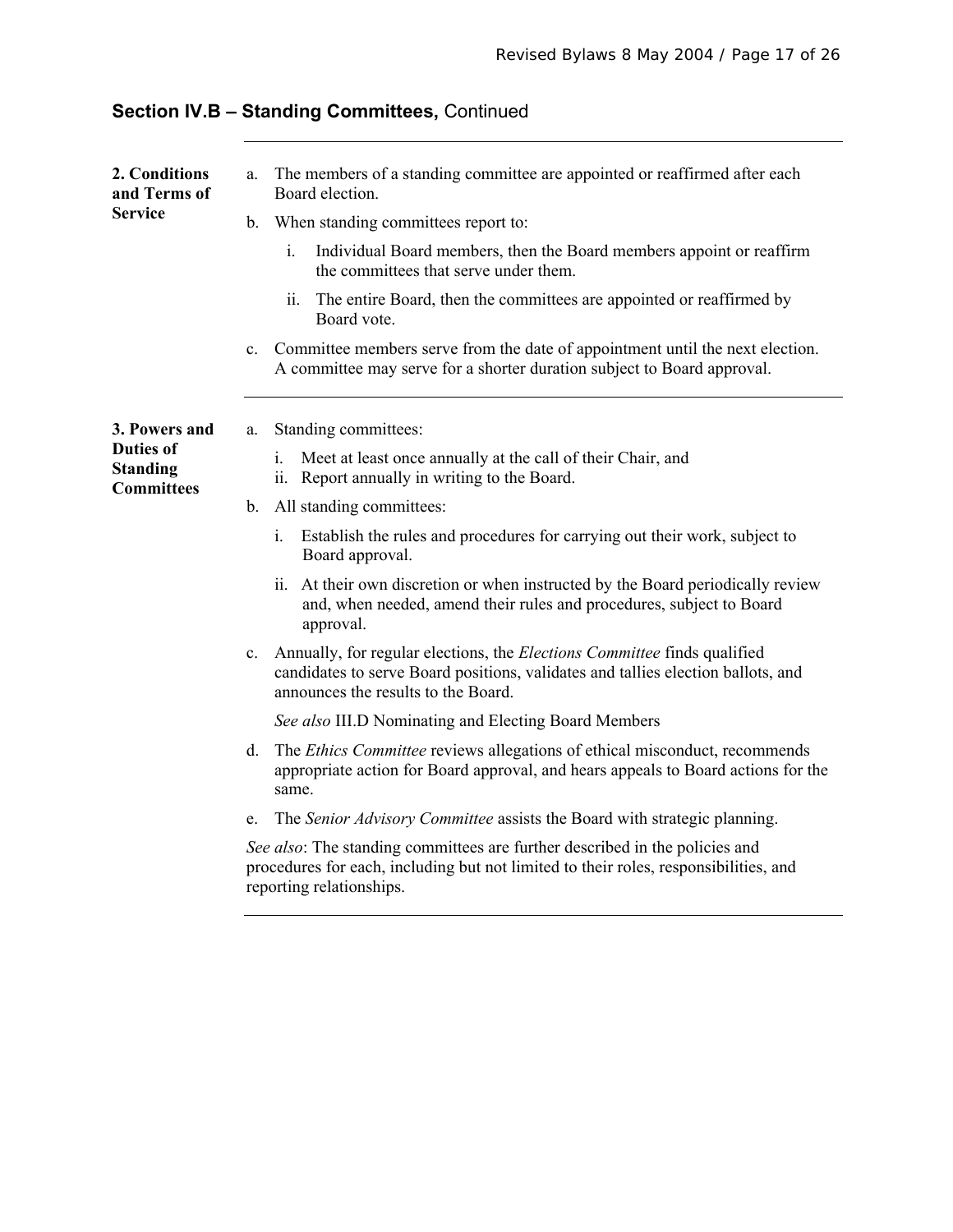### **Section IV.C – Ad Hoc Committees (Project Teams)**

| 1. Creating and<br><b>Naming</b> | To reinforce the project orientation of the committee's work and of the Society<br>a.<br>overall, ad hoc committees should be named "xx Project" as in the "Member<br>Database Project" instead of the "Member Database Committee."<br>Similarly, the Chairs of ad hoc committees should be called Project Managers.<br>b. |
|----------------------------------|----------------------------------------------------------------------------------------------------------------------------------------------------------------------------------------------------------------------------------------------------------------------------------------------------------------------------|
| 2. Conditions                    | The members of ad hoc committees are appointed when the committee is created.                                                                                                                                                                                                                                              |
| and Terms of                     | They serve until their work is finished, and then the committee is dissolved by the                                                                                                                                                                                                                                        |
| <b>Service</b>                   | entity that established it.                                                                                                                                                                                                                                                                                                |
| 3. Powers and                    | The powers and constraints of ad hoc committees are established when the                                                                                                                                                                                                                                                   |
| <b>Constraints</b>               | committee is created.                                                                                                                                                                                                                                                                                                      |

#### **Article V. Semiautonomous Organizations**

### **Section V.A – Forming Semiautonomous Organizations**

| 1. Semi-<br>autonomous<br>Organizations                                     | a.                                                                | A semiautonomous organization is an entity or group within the Society that is<br>self-governed, such as but not limited to chapters, interest groups, and special<br>purpose entities.                    |  |
|-----------------------------------------------------------------------------|-------------------------------------------------------------------|------------------------------------------------------------------------------------------------------------------------------------------------------------------------------------------------------------|--|
|                                                                             | $\mathbf{b}$ .                                                    | <b>Chapters</b> will typically represent a geographic area and the members within that<br>area. The Society will emphasize the formation of chapters in the U.S.A. and its<br>territories and possessions. |  |
|                                                                             | $\mathbf{c}$ .                                                    | <b>Interest Groups</b> (IGs) will typically represent members who share major<br>professional interests that lie within the Society.                                                                       |  |
|                                                                             | d.                                                                | <b>Special Purpose Entities</b> will typically represent major aims of the Society.                                                                                                                        |  |
|                                                                             |                                                                   | <i>Example:</i> PMCert is a special-purpose entity, created to manage <i>asapm</i> 's<br>certification program in an independent manner that meets established<br>credentialing processes.                 |  |
| 2. General<br><b>Conditions for</b><br>Semi-<br>autonomous<br>Organizations | A semiautonomous organization must meet these general conditions: |                                                                                                                                                                                                            |  |
|                                                                             | a.                                                                | The organization's objectives fall within the scope of the Society's goals,<br>objectives, and activities.                                                                                                 |  |
|                                                                             | $b_{\cdot}$                                                       | Establishing the organization is not harmful, adverse, or detrimental to the<br>welfare of any other organization already established.                                                                     |  |
|                                                                             | c.                                                                | The relationship of the organization to the Society is clearly conveyed in the<br>organization's name or motto.                                                                                            |  |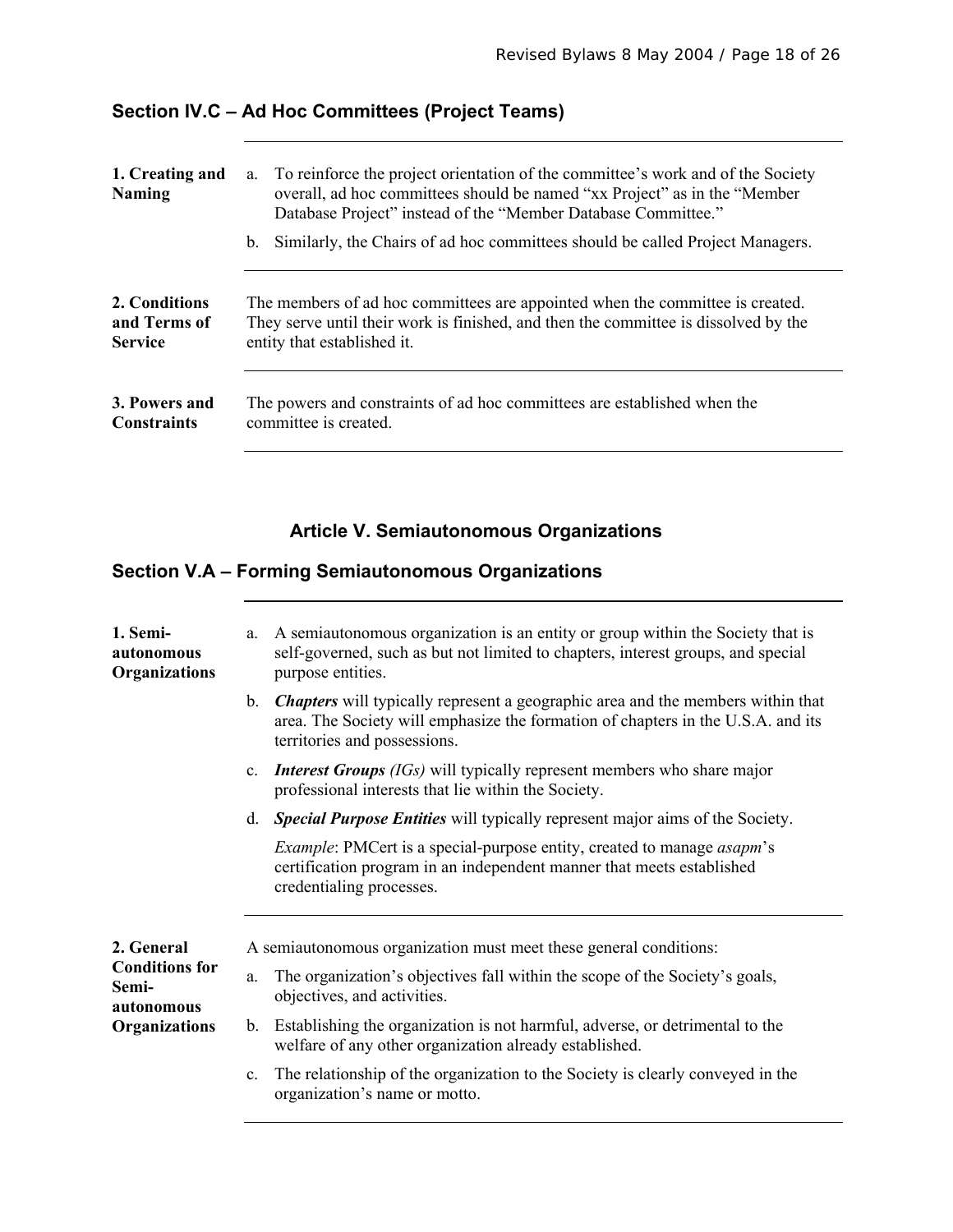| 1. Conditions<br>for Special<br><b>Purpose</b><br><b>Entities</b> | The Board may approve the creation of special purpose entities to further the<br>a.<br>aims of the Society.                                                                                                    |
|-------------------------------------------------------------------|----------------------------------------------------------------------------------------------------------------------------------------------------------------------------------------------------------------|
|                                                                   | b. Special purpose entities:<br>Receive strategic guidance from the Society's Board.<br>1.<br>ii.<br>Are financially and managerially independent of the Society.                                              |
|                                                                   | The Society and the special purpose entity may contract with each other for<br>$c_{-}$<br>services.                                                                                                            |
|                                                                   | d. The people who govern and otherwise administer the special purpose entity will<br>also be members of the Society except when good and sufficient reason exists<br>for an exception on a case-by-case basis. |
| 2. Dissolution,<br>Sanctions, or                                  | A special purpose entity states in its bylaws how it may dissolve itself, subject to<br>a.<br>approval by the Society's Board.                                                                                 |
| Severance                                                         | b. The Board may, by two-thirds vote, sanction a special purpose entity or sever the<br>Society's relationship with the entity.                                                                                |
|                                                                   | c. Sanctions may be imposed when the entity fails to comply with the Society's<br>bylaws, rules, or policies.                                                                                                  |
|                                                                   | d. A relationship may be severed when:                                                                                                                                                                         |
|                                                                   | The relationship no longer serves the interests of the Society.<br>i.                                                                                                                                          |
|                                                                   | ii. When the special purpose entity votes for severance.                                                                                                                                                       |
|                                                                   | iii. For other good and sufficient reason the Society and the special purpose<br>entity may agree to.                                                                                                          |
|                                                                   | Before imposing sanctions or severing a relationship:<br>e.                                                                                                                                                    |
|                                                                   | The reasons for sanctions or severance shall be stated in writing to the<br>$\mathbf{i}$ .<br>members of the entity through their officers.                                                                    |
|                                                                   | ii. The entity shall be given a full opportunity to respond.                                                                                                                                                   |
|                                                                   | Section V.C - Chapters and Interest Groups (IGs)                                                                                                                                                               |

#### **Section V.B – Special Purpose Entities**

| 1. Conditions<br>for Chapters /<br>IGs |                | a. Members may organize into Chapters or IGs by petitioning the Board.                                                                                   |
|----------------------------------------|----------------|----------------------------------------------------------------------------------------------------------------------------------------------------------|
|                                        |                | b. To gain Board approval, the petition must be signed by fifteen (15) members or<br>member applicants who have an active and functional group interest. |
|                                        | $\mathbf{c}$ . | Membership in the Chapter or IG is not restricted on any basis other than interest<br>and qualifications.                                                |

d. The Chapter or IG includes in its membership only those who are members of the Society.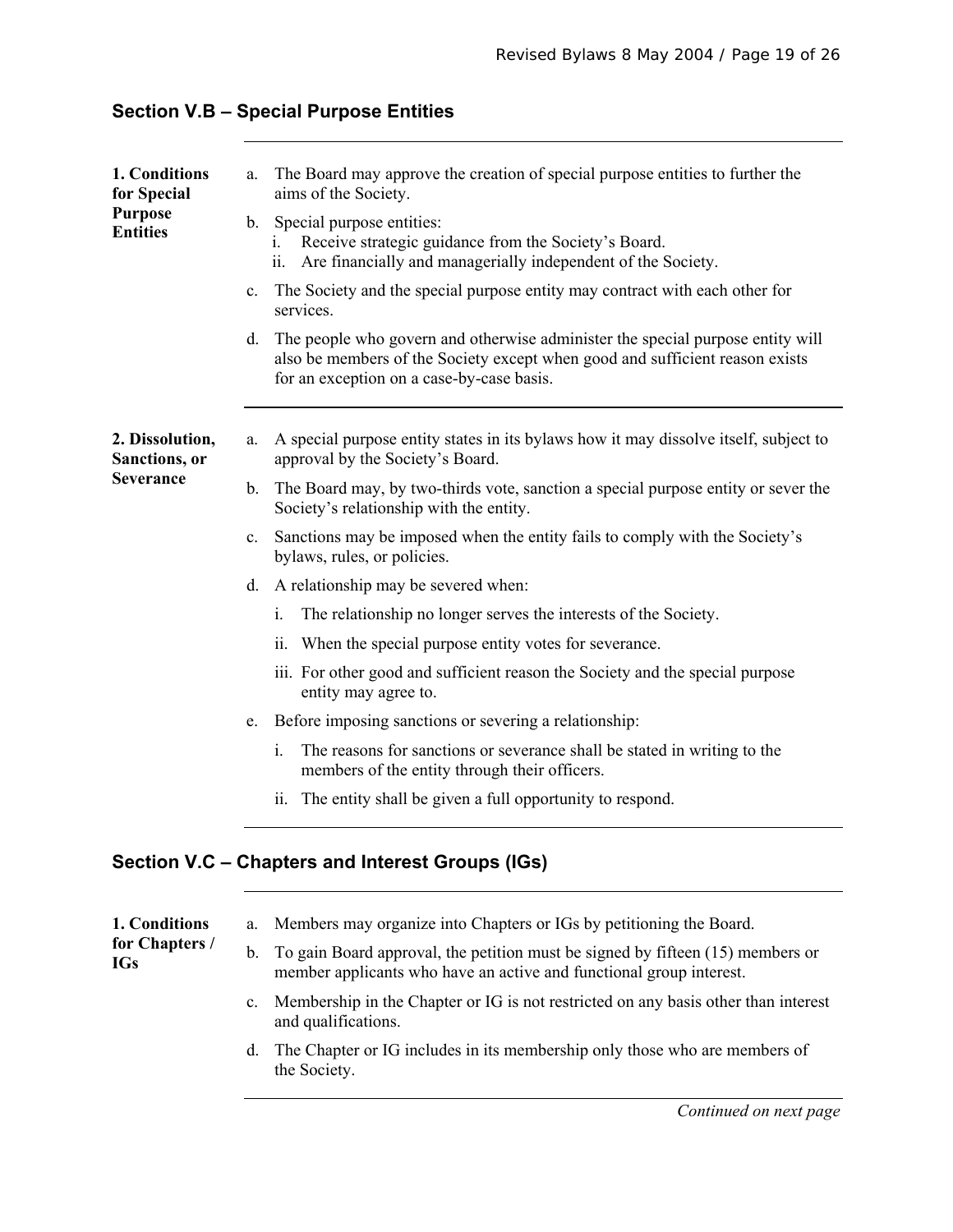# **Section V.C – Chapters and Interest Groups (IGs),** Continued

| 2. Chapter / IG<br><b>Autonomy</b>      | A Chapter or IG remains autonomous in all matters that are not reserved to the<br>a.<br>Society, the Society's Board, or by these Bylaws or Society Rules.              |  |  |
|-----------------------------------------|-------------------------------------------------------------------------------------------------------------------------------------------------------------------------|--|--|
|                                         | The mutual responsibilities for Chapter or IG affairs, conduct, financial, and other<br>$\mathbf b$ .<br>legal obligations will be described in their charter document. |  |  |
|                                         | Each Chapter or IG:<br>$\mathbf{c}$ .                                                                                                                                   |  |  |
|                                         | i.<br>Elects a President, Secretary-Treasurer, and other officers as it requires.                                                                                       |  |  |
|                                         | Determines the qualifications for its officers and the method of their election.<br>ii.                                                                                 |  |  |
|                                         | May appoint committees, and develop subchapters or sections.<br>ill.                                                                                                    |  |  |
|                                         | iv. May adopt its own rules for conducting business.                                                                                                                    |  |  |
|                                         | May be required to have its committee and governance structure approved by<br>V.<br>the Society's Board.                                                                |  |  |
|                                         | vi. May determine what persons among its membership have the right to vote in<br>Chapter or IG matters.                                                                 |  |  |
| 3. Chapter / IG<br><b>Constraints</b>   | A Chapter or IG may not establish or enforce standards for ethics, accreditation,<br>certification, or credentialing of specialty recognition for the Society.          |  |  |
| 4. Chapter / IG                         | The officers and members of a Chapter or IG agree to:                                                                                                                   |  |  |
| <b>Obligations and</b><br><b>Duties</b> | Draw up and maintain its own Bylaws and rules of procedure within the<br>$a$ .<br>framework of these Bylaws.                                                            |  |  |
|                                         | Monitor themselves for compliance with the Society's Bylaws, rules, and<br>b.<br>policies.                                                                              |  |  |
|                                         | File and keep current with the Central Office a copy of its Bylaws, rules of<br>c.<br>procedure, committee and governance structure.                                    |  |  |
|                                         | Send an annual report to the Society's Board. The report describes the activities<br>d.<br>of the Chapter or IG for the preceding year.                                 |  |  |
|                                         | To ensure that all of the above activities are also carried out for any subgroups<br>e.<br>that the Chapter or IG creates.                                              |  |  |
|                                         | Produce a Chapter or IG newsletter within guidelines that the Society Board may<br>f.<br>set; and distribute the newsletter at least quarterly.                         |  |  |
|                                         | Constraint: All other publications are administered by the Society.                                                                                                     |  |  |
| 5. Joining a<br>Chapter / IG            | Any member of the Society may join one or more Chapters or IGs under the<br>a.<br>rules of eligibility and election established by the Chapter or IG.                   |  |  |
|                                         | Members pay an annual amount for each Chapter or IG they join.<br>b.                                                                                                    |  |  |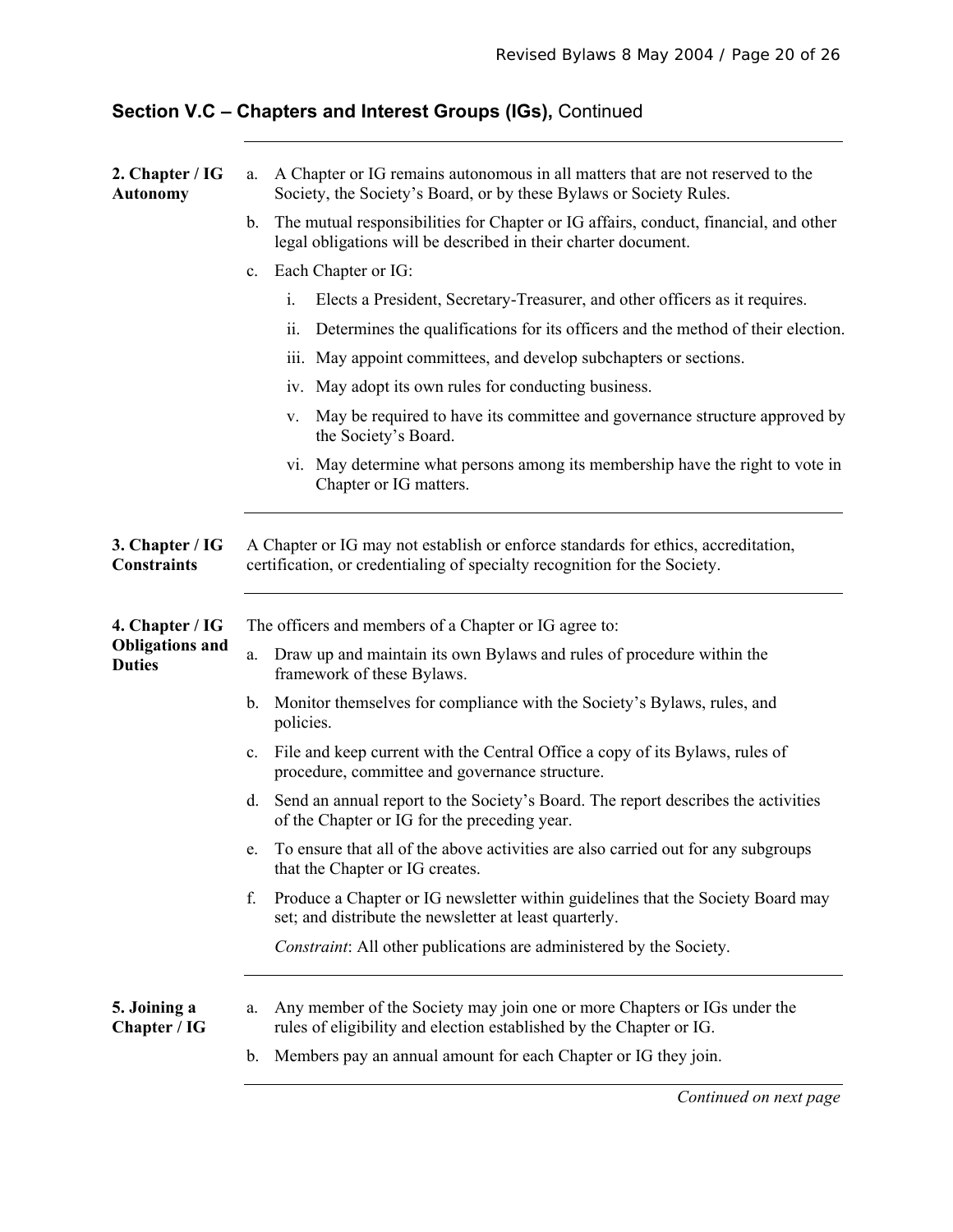| 6. Dues and<br><b>Allocation of</b><br>Chapter / IG<br><b>Funds</b> | a.<br>b.<br>C <sub>1</sub> | A Chapter or IG sets the annual fee that its members will pay, within guidelines<br>set by the Society's Board.<br>When a member joins the Society or renews their membership, the Society<br>collects the dues owed to a Chapter or IG, and then passes those dues on to the<br>Chapter or IG. The Chapter or IG then administers those funds.<br>A Chapter or IG collects and administers any other funds it earns through its own<br>efforts. |
|---------------------------------------------------------------------|----------------------------|--------------------------------------------------------------------------------------------------------------------------------------------------------------------------------------------------------------------------------------------------------------------------------------------------------------------------------------------------------------------------------------------------------------------------------------------------|
|                                                                     |                            |                                                                                                                                                                                                                                                                                                                                                                                                                                                  |
| 7. Dissolving or<br>Sanctioning a<br>Chapter / IG                   | a.                         | A Chapter or IG states in its bylaws how it may dissolve itself, subject to<br>approval by the Society's Board.                                                                                                                                                                                                                                                                                                                                  |
|                                                                     | $b_{\cdot}$                | The Board may, at its discretion, dissolve or impose other sanctions on chapters<br>that fail to comply with the Society's bylaws, rules, or policies.                                                                                                                                                                                                                                                                                           |
|                                                                     | C <sub>1</sub>             | The Board may, by two-thirds vote of the Board, also dissolve a Chapter or IG:                                                                                                                                                                                                                                                                                                                                                                   |
|                                                                     |                            | i.<br>When the number of members within the Chapter or IG falls below ten<br>(10) for a period of six months or more.                                                                                                                                                                                                                                                                                                                            |
|                                                                     |                            | When the Chapter or IG votes to recommend dissolution.<br>ii.                                                                                                                                                                                                                                                                                                                                                                                    |
|                                                                     |                            | iii. For other good and sufficient reason.                                                                                                                                                                                                                                                                                                                                                                                                       |
|                                                                     | d.                         | Before imposing sanctions or dissolving a Chapter or IG:                                                                                                                                                                                                                                                                                                                                                                                         |
|                                                                     |                            | The reasons for sanctions or dissolution shall be stated in writing to the<br>i.<br>members of the Chapter or IG through their officers.                                                                                                                                                                                                                                                                                                         |
|                                                                     |                            | The Chapter or IG shall be given a full opportunity to respond.<br>11.                                                                                                                                                                                                                                                                                                                                                                           |
|                                                                     | e.                         | Upon dissolution, the assets of a Chapter or IG may revert to the Society or be<br>distributed to a charity.                                                                                                                                                                                                                                                                                                                                     |

# **Section V.C – Chapters and Interest Groups (IGs),** Continued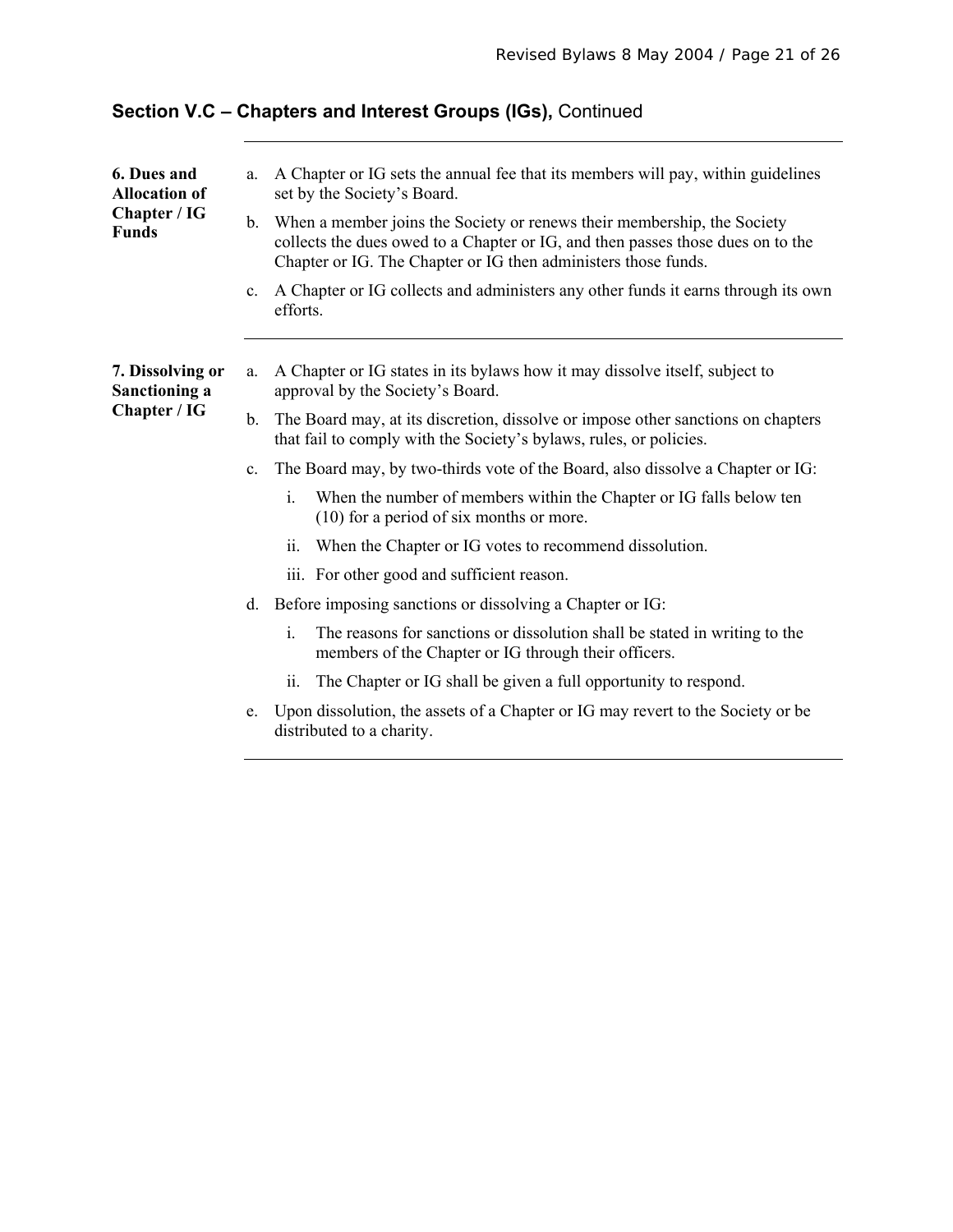# **Article VI. Central Office and Office Manager**

#### **Section VI.A – Central Office and Office Manager**

| 1. Central<br><b>Office</b>                                              | The Society maintains a Central Office for the administration of the affairs of<br>a.<br>the Society.<br>The Board decides the location and facilities of the Central Office.<br>$\mathbf{b}$ .                                                                                                                                                                                                                                         |  |
|--------------------------------------------------------------------------|-----------------------------------------------------------------------------------------------------------------------------------------------------------------------------------------------------------------------------------------------------------------------------------------------------------------------------------------------------------------------------------------------------------------------------------------|--|
| 2. Manager<br><b>Role and Duties</b>                                     | Role: The Central Office Manager is the administrative executive for the Society,<br>a.<br>and an adviser to the Board.<br><i>Duties:</i> The Central Office Manager is responsible for:<br>$\mathbf{b}$ .                                                                                                                                                                                                                              |  |
|                                                                          | The hiring, training, performance, and termination of staff for the Central<br>i.<br>Office.                                                                                                                                                                                                                                                                                                                                            |  |
|                                                                          | ii. Reporting annually on the operations of the Central Office to the Board and<br>by publication to the membership.                                                                                                                                                                                                                                                                                                                    |  |
|                                                                          | iii. Performing other duties that may be assigned by the President or Board or<br>that may be prescribed in these Bylaws.                                                                                                                                                                                                                                                                                                               |  |
| 3. Manager<br><b>Conditions and</b><br><b>Terms</b> of<br><b>Service</b> | The Board may:<br>a.<br>i.<br>Nominate and elect or hire a Central Office Manager, and<br>ii. Reconfirm a person in that position.<br>The Central Office Manager may be confirmed or reconfirmed for no more than<br>$\mathbf{b}$ .<br>a five-year term.<br>During this term, the Central Office Manager cannot hold any other office within<br>$c_{\cdot}$<br>the Society.<br>See also III.C.5 Board Meeting, Quorum, and Voting Rules |  |
| 4. Removing<br>the Manager                                               | The Central Officer Manager may be removed by Board vote.<br>See also III.C.5 Board Meeting, Quorum, and Voting Rules                                                                                                                                                                                                                                                                                                                   |  |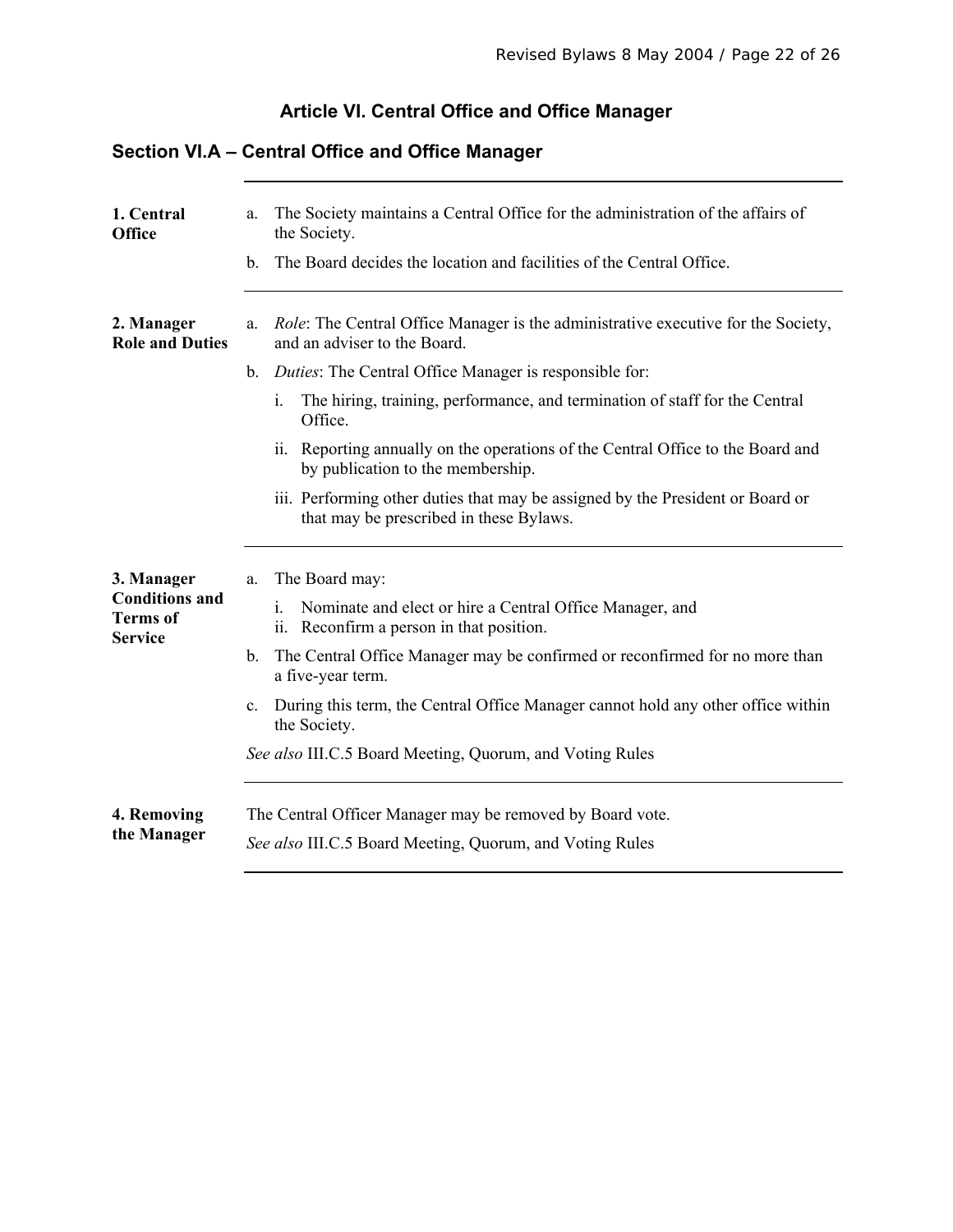# **Article VII. Affiliating with Other Organizations**

#### **Section VII.A – Affiliation Processes**

| 1. Establishing<br>an Affiliation                        | An Affiliate organization is one that has a signed agreement to work with the<br>a.<br>Society in cooperative efforts such as programs, activities, or information<br>exchanges.                                                                         |
|----------------------------------------------------------|----------------------------------------------------------------------------------------------------------------------------------------------------------------------------------------------------------------------------------------------------------|
|                                                          | An Affiliate may:<br>$\mathbf{b}$ .                                                                                                                                                                                                                      |
|                                                          | Be any lawfully established and operated professional association in any<br>$\mathbf{i}$ .<br>location, and                                                                                                                                              |
|                                                          | Represent any discipline or field of endeavor.<br>ii.                                                                                                                                                                                                    |
|                                                          | The Board may by two-thirds vote of those present at a meeting:<br>$\mathbf{c}$ .                                                                                                                                                                        |
|                                                          | Establish an affiliation for a specific duration.<br>i.<br>Elect representatives as are necessary and proper.<br>11.<br>iii. Authorize the payment of appropriate fees.<br>iv. Create a blanket agreement that includes an affiliate's suborganizations. |
|                                                          | d. An affiliate agreement shall not assume any legal, financial, or management<br>responsibilities for that organization by the Society.                                                                                                                 |
|                                                          | See also II. Membership.                                                                                                                                                                                                                                 |
| 2. Renewing an<br><b>Affiliation</b>                     | If an affiliation is not renewed by its anniversary date, then the affiliation<br>automatically expires.                                                                                                                                                 |
| 3. Dissolving an<br><b>Affiliate</b><br><b>Agreement</b> | Within the terms of an affiliation agreement, the Board can terminate at any time<br>a.<br>an affiliation that it believes is no longer in the best interest of the Society.                                                                             |
|                                                          | An affiliation may be terminated by a two-thirds vote of the Board members<br>$\mathbf{b}$ .<br>present at a meeting.                                                                                                                                    |
|                                                          | Thereafter, the Board notifies the principal officers of the affiliate organization<br>$c_{\cdot}$<br>about the pending termination.                                                                                                                     |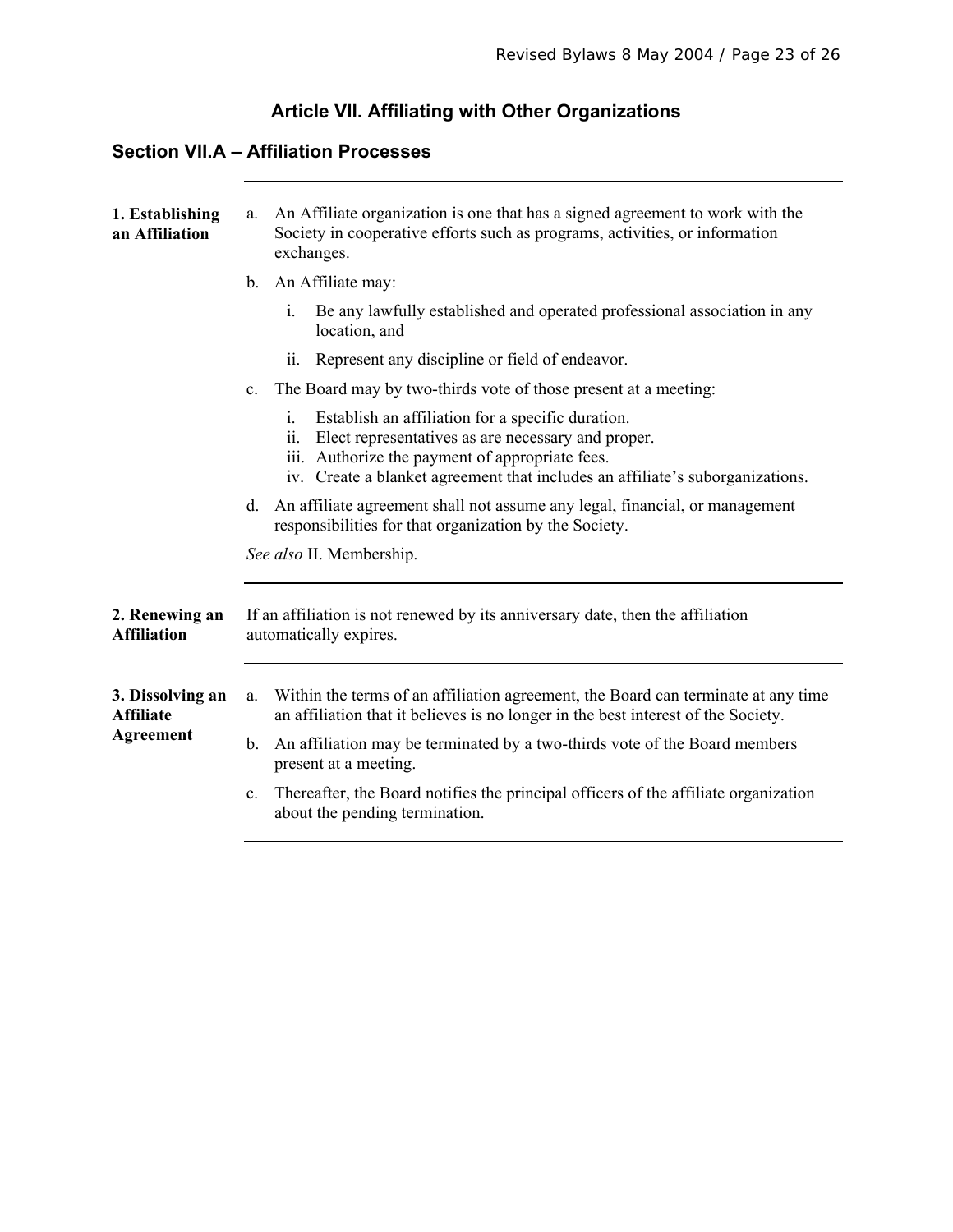#### **Article VIII. Publications and Subscriptions**

#### **Section VIII.A – Publications and Subscriptions**

| 1. Publications  | a. | The Society maintains a web site as its official publication and venue for the<br>information services it provides for its members.                                                                                                                                                     |
|------------------|----|-----------------------------------------------------------------------------------------------------------------------------------------------------------------------------------------------------------------------------------------------------------------------------------------|
|                  |    | b. The information it publishes is related to project management and may include but<br>is not limited to abstracts, bibliographic material, records, reports, proceedings,<br>journals, and other appropriate literature as authorized in these bylaws or as<br>directed by the Board. |
|                  |    |                                                                                                                                                                                                                                                                                         |
| 2. Subscriptions | a. | The basic Society dues include electronic subscriptions to publications as may be<br>determined by the Board.                                                                                                                                                                           |
|                  | b. | The Board may authorize:                                                                                                                                                                                                                                                                |
|                  |    | Optional subscriptions that members may choose to pay for.<br>1.<br>Special rates to publications for special groups of subscribers.<br>11.                                                                                                                                             |

#### **Article IX. Amending the Bylaws**

#### **Section IX.A – Parliamentary Authority**

**1. Parliamentary Authority**  a. The parliamentary authority for the Society is *Webster's New World Robert's Rules of Order, Simplified and Applied*, Second Edition. b. The Board may adapt the authority as needed to conduct its business.

> c. Adaptations that would affect member rights must be submitted to a member vote.

> > *Continued on next page*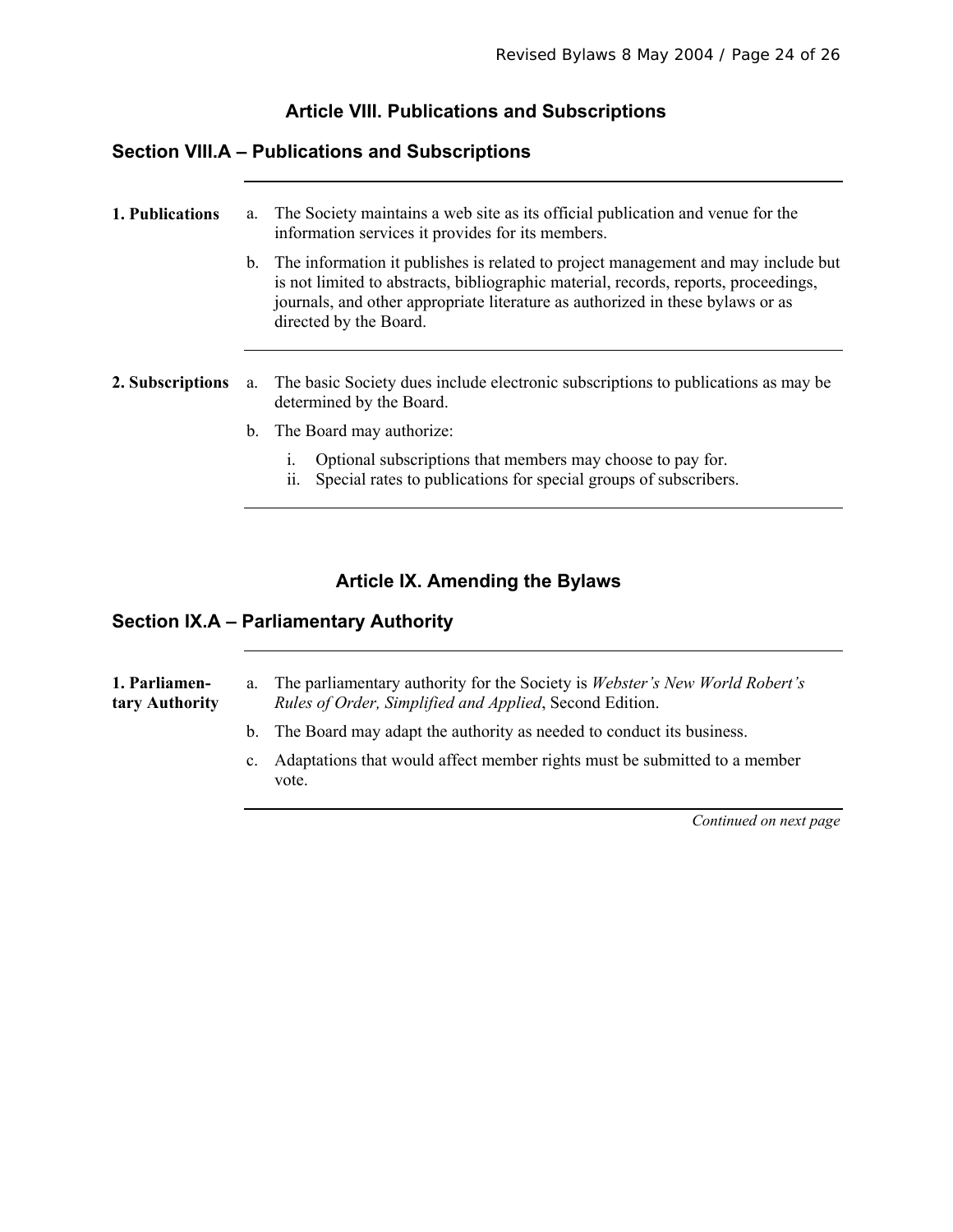| 1. Power to<br>Amend                | a.                             | When to Amend: The Society may amend its Bylaws consistent with the Society's<br>Articles of Incorporation and as deemed necessary for the management of the<br>affairs of the Society.                                                                                         |  |  |  |
|-------------------------------------|--------------------------------|---------------------------------------------------------------------------------------------------------------------------------------------------------------------------------------------------------------------------------------------------------------------------------|--|--|--|
|                                     | $\mathbf{b}$ .                 | <i>Types of Amendments:</i> An amendment may include adding a bylaw or rephrasing<br>or deleting a bylaw. An administrative change that does not affect the intent of a<br>bylaw is not an amendment.                                                                           |  |  |  |
|                                     | $\mathbf{c}$ .                 | Votes Required to Amend: A two-thirds vote of all members voting is required to<br>pass an amendment.                                                                                                                                                                           |  |  |  |
|                                     | d.                             | <i>Effecting Amendments:</i> The Board ensures that only those changes are made to the<br>By laws that are approved by the membership.                                                                                                                                          |  |  |  |
|                                     | e.                             | <i>Individual Amendments versus Revisions:</i> When the Board determines that changes<br>are so numerous that voting on individual amendments is not feasible, then the<br>Board may direct that a member vote be held to replace the current Bylaws with a<br>revised version. |  |  |  |
| 2. Who May                          | Amendments may be proposed by: |                                                                                                                                                                                                                                                                                 |  |  |  |
| <b>Propose</b><br><b>Amendments</b> | a.<br>b.<br>c.                 | The Board at any time.<br>Standing committees with Board approval.<br>A petition signed by four percent $(4%)$ or more of the membership.                                                                                                                                       |  |  |  |
| 3. Amendment                        |                                | The amendment process works like this:                                                                                                                                                                                                                                          |  |  |  |
| <b>Process</b>                      | a.                             | A Society committee:                                                                                                                                                                                                                                                            |  |  |  |
|                                     |                                | i.<br>Prepares a form with the proposed amendments, pro and con statements,<br>any other explanations deemed necessary, and enough space for voting.                                                                                                                            |  |  |  |
|                                     |                                | <i>Exception:</i> The committee members may, by a simple majority vote of<br>those present, vote to exclude pro and con statements because the<br>statements are unnecessary.                                                                                                   |  |  |  |
|                                     |                                | Electronically mails the form to the last known primary address of each<br>11.<br>voting member.                                                                                                                                                                                |  |  |  |
|                                     | $b_{-}$                        | No later than forty-five days (45) after the date of mailing:                                                                                                                                                                                                                   |  |  |  |
|                                     |                                | i.<br>The committee closes the poll, counts the votes, and reports the results to<br>the Board.                                                                                                                                                                                 |  |  |  |
|                                     |                                | The Board announces the results by electronic mail and at the Society's<br>ii.<br>web site, and puts into effect any amendments that passed.                                                                                                                                    |  |  |  |
|                                     | $\mathbf{c}$ .                 | Anyone who proposes an amendment may not serve on the committee that<br>counts the votes.                                                                                                                                                                                       |  |  |  |

**Section IX.B – Power and Process to Amend the Bylaws**